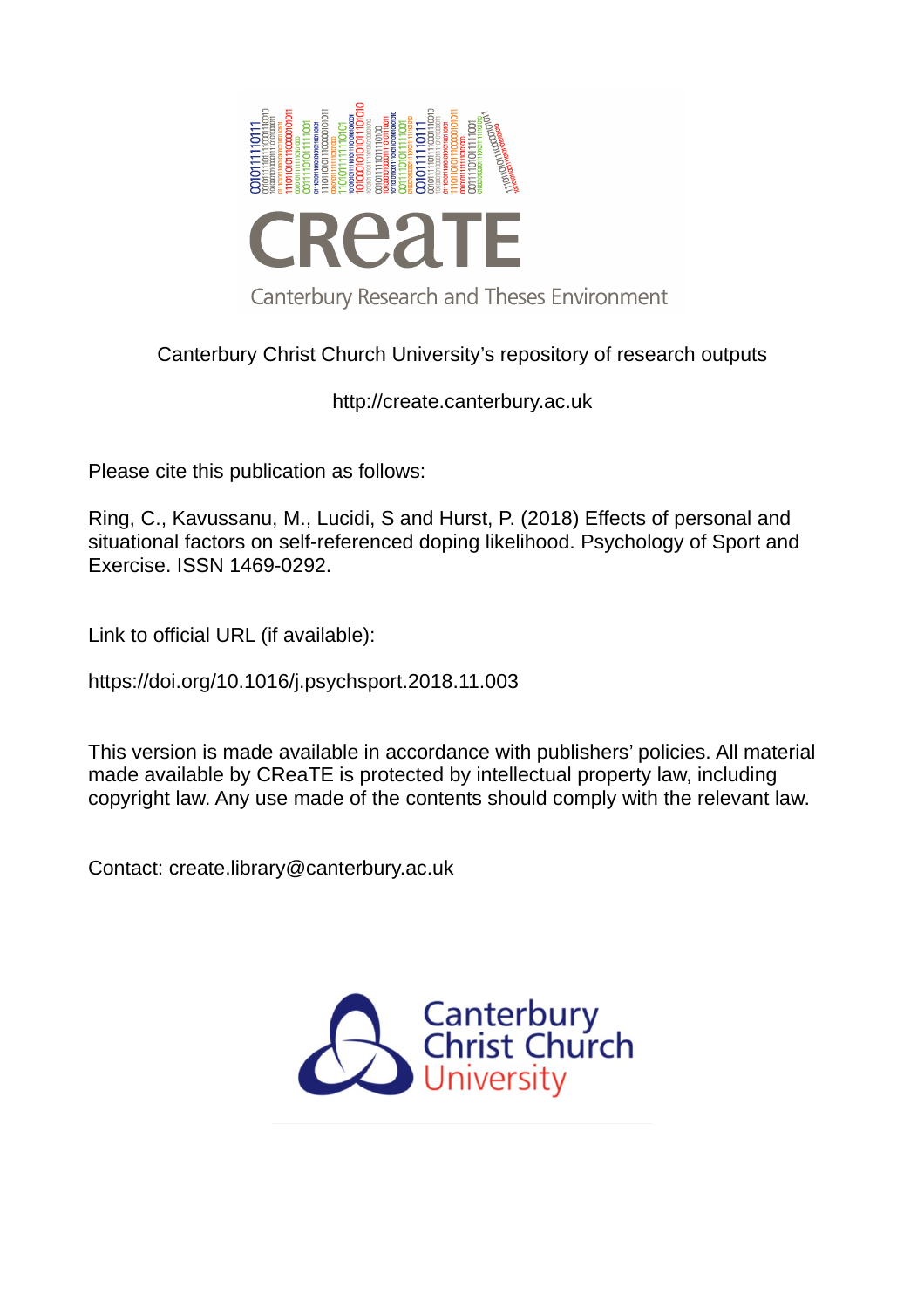# Accepted Manuscript

Effects of personal and situational factors on self-referenced doping likelihood

Christopher Ring, Maria Kavussanu, Sarah Lucidi, Philip Hurst

PII: S1469-0292(18)30220-6 DOI: <https://doi.org/10.1016/j.psychsport.2018.11.003> Reference: PSYSPO 1438

To appear in: Psychology of Sport & Exercise

Received Date: 15 April 2018

Revised Date: 3 November 2018

Accepted Date: 5 November 2018

Please cite this article as: Ring, C., Kavussanu, M., Lucidi, S., Hurst, P., Effects of personal and situational factors on self-referenced doping likelihood, *Psychology of Sport & Exercise* (2018), doi: [https://doi.org/10.1016/j.psychsport.2018.11.003.](https://doi.org/10.1016/j.psychsport.2018.11.003)

This is a PDF file of an unedited manuscript that has been accepted for publication. As a service to our customers we are providing this early version of the manuscript. The manuscript will undergo copyediting, typesetting, and review of the resulting proof before it is published in its final form. Please note that during the production process errors may be discovered which could affect the content, and all legal disclaimers that apply to the journal pertain.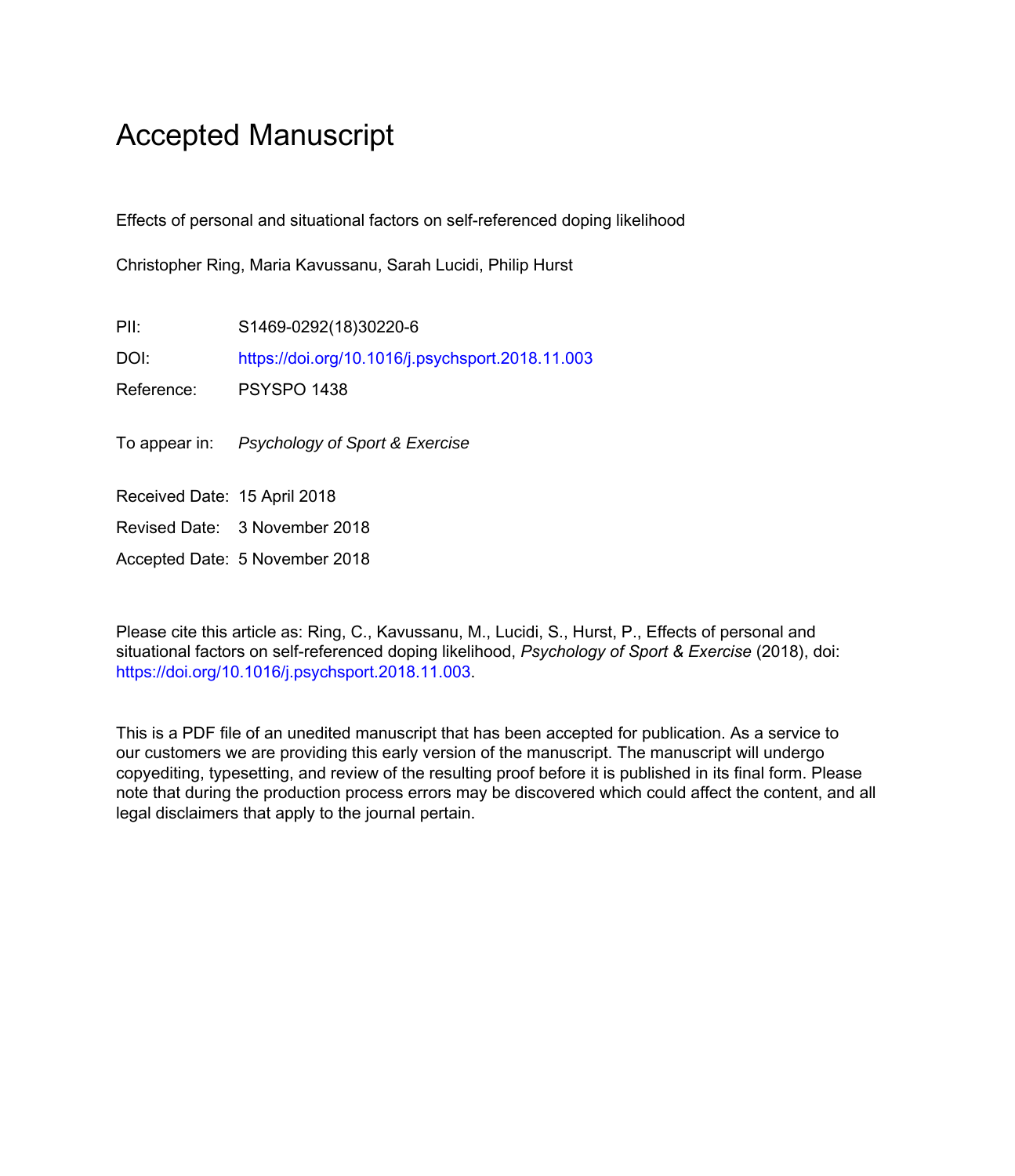of Personal and Situational Factors on Self-Referenced Doping Likelihot<br>Christopher Ring, Maria Kavussanu, Sarah Lucidi & Philip Hurst<br>University of Birmingham<br>Of Sport, Exercise & Rehabilitation Sciences, University of Bi Effects of Personal and Situational Factors on Self-Referenced Doping Likelihood

Christopher Ring, Maria Kavussanu, Sarah Lucidi & Philip Hurst

University of Birmingham

School of Sport, Exercise & Rehabilitation Sciences, University of Birmingham, UK

Address correspondence to:

Christopher Ring

School of Sport, Exercise & Rehabilitation Sciences

University of Birmingham

Edgbaston, Birmingham, B15 2TT, UK

E: c.m.ring@bham.ac.uk

T: +44 121 414 4115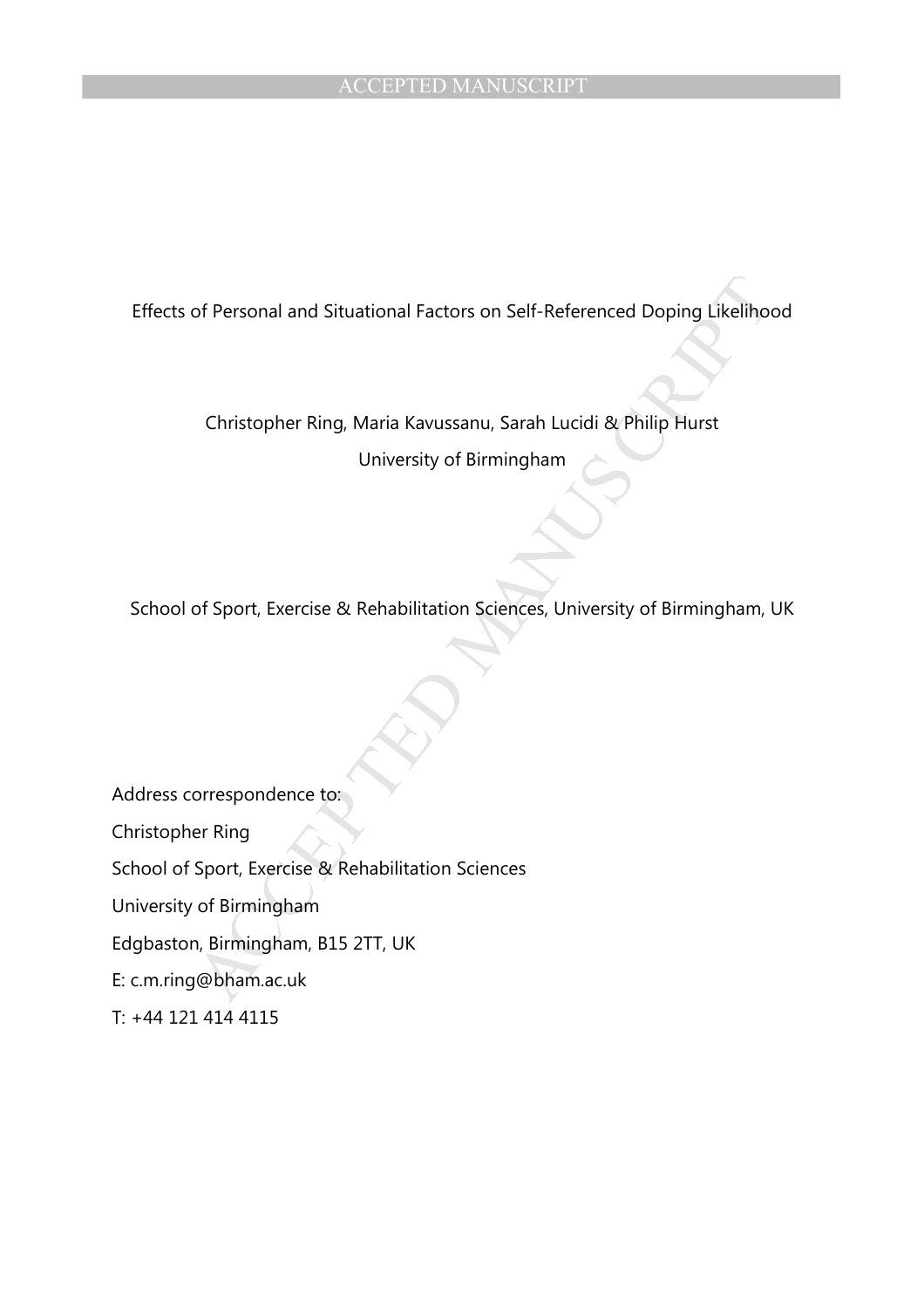Running Head: PERSONAL AND SITUATIONAL FACTORS

THIRD REVISION

# Effects of Personal and Situational Factors<br>
on Self-Referenced Doping Likelihood<br>
sion submitted:<br>
3 November 2018 Effects of Personal and Situational Factors

on Self-Referenced Doping Likelihood

Third revision submitted: 3 November 2018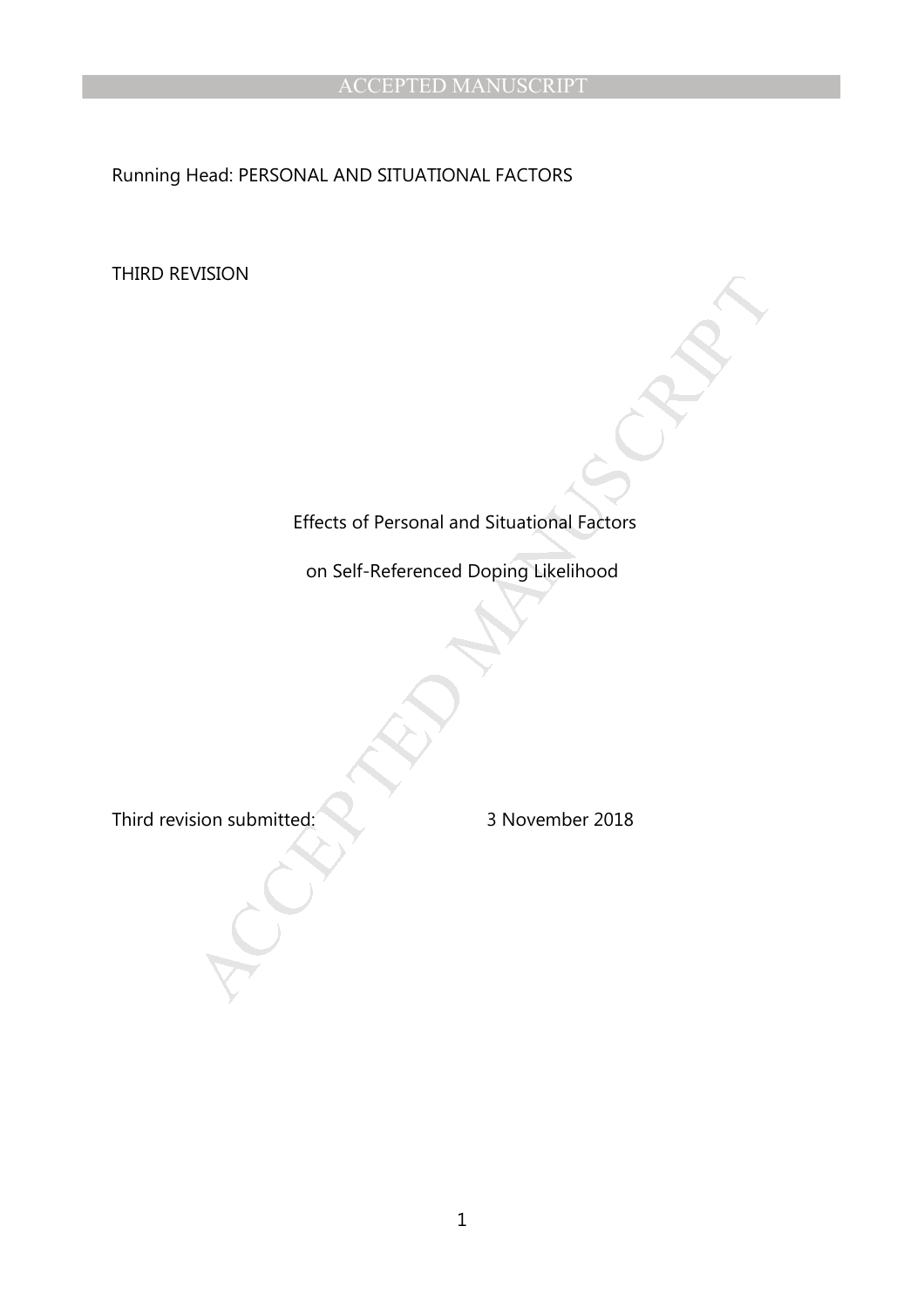### **Abstract**

| $\overline{2}$ | Objectives: The present study examined the role of moral identity, self-regulatory         |
|----------------|--------------------------------------------------------------------------------------------|
| 3              | efficacy and moral disengagement on athletes' doping likelihood in situations              |
| $\overline{4}$ | representing potential benefits and costs for themselves.                                  |
| 5              | Design: Using a cross-sectional design, doping likelihood was assessed indirectly via      |
| 6              | hypothetical scenarios.                                                                    |
| 7              | <i>Method:</i> Athletes ( $N = 262$ ) indicated their likelihood of doping in hypothetical |
| $8\phantom{1}$ | situations and completed measures of moral identity, doping self-regulatory efficacy,      |
| 9              | and doping moral disengagement.                                                            |
| 10             | Results: Doping was more likely in benefit situations than in cost situations. Doping      |
| 11             | likelihood was negatively correlated moral identity, negatively correlated with self-      |
| 12             | regulatory efficacy, and positively correlated with moral disengagement in both            |
| 13             | situations. The coefficients were higher for moral identity in cost situations, self-      |
| 14             | regulatory efficacy in benefit situations, and moral disengagement in benefit              |
| 15             | situations. Process analyses indicated that moral identity was directly related to         |
| 16             | doping likelihood only in cost situations and indirectly related to doping likelihood      |
| 17             | via increased self-regulatory efficacy only in benefit situations. Moral identity was      |
| 18             | indirectly related to doping likelihood via decreased moral disengagement and via          |
| 19             | increased self-regulatory efficacy and decreased moral disengagement in both               |
| 20             | situations.                                                                                |

*Conclusions:* By showing that doping likelihood is associated with personal and situational factors our findings provide support for a social cognitive model of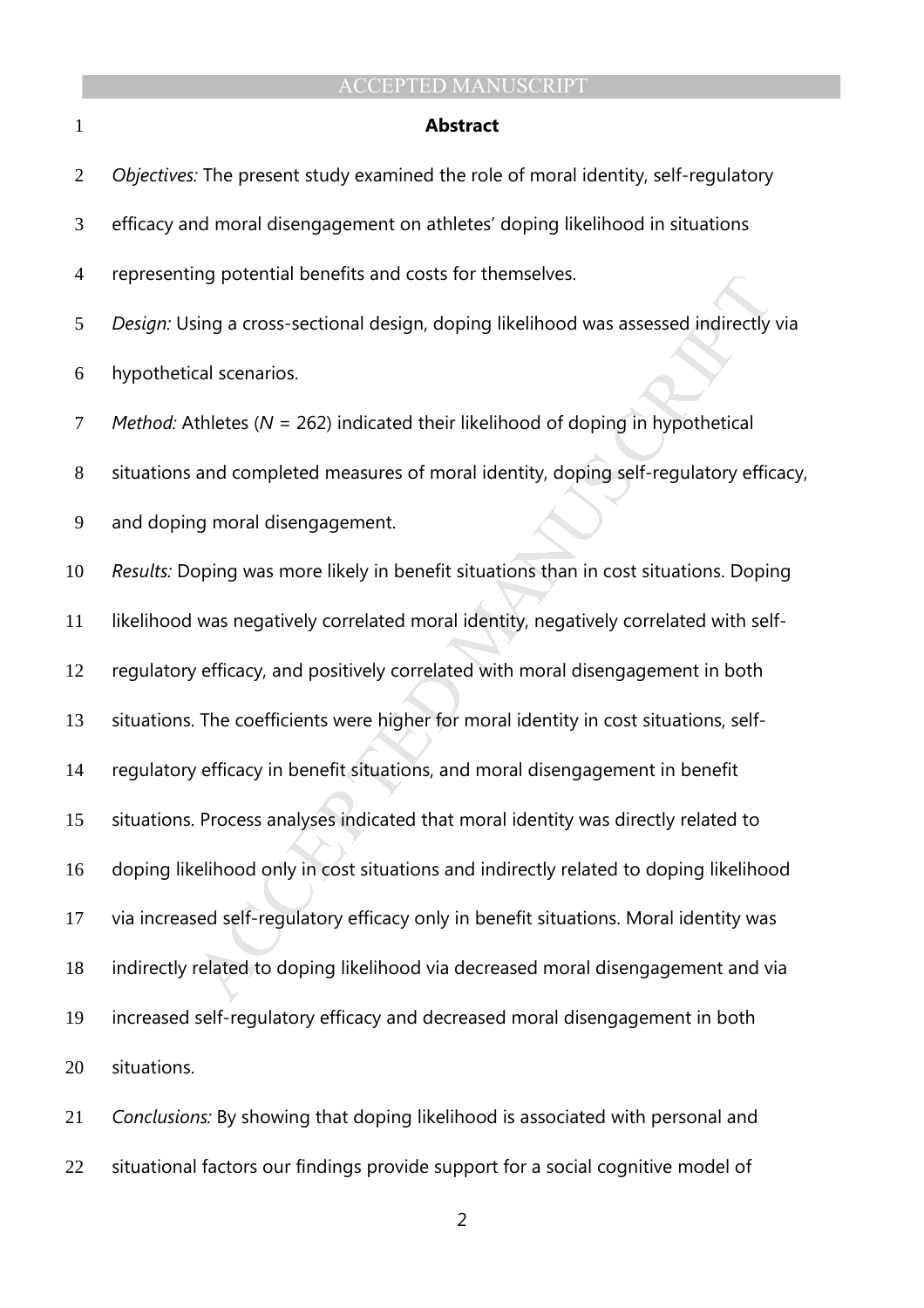- doping based on Bandura's theory of moral thought and action and Aquino's theory
- of moral identity.
- 

MANUSCRIPT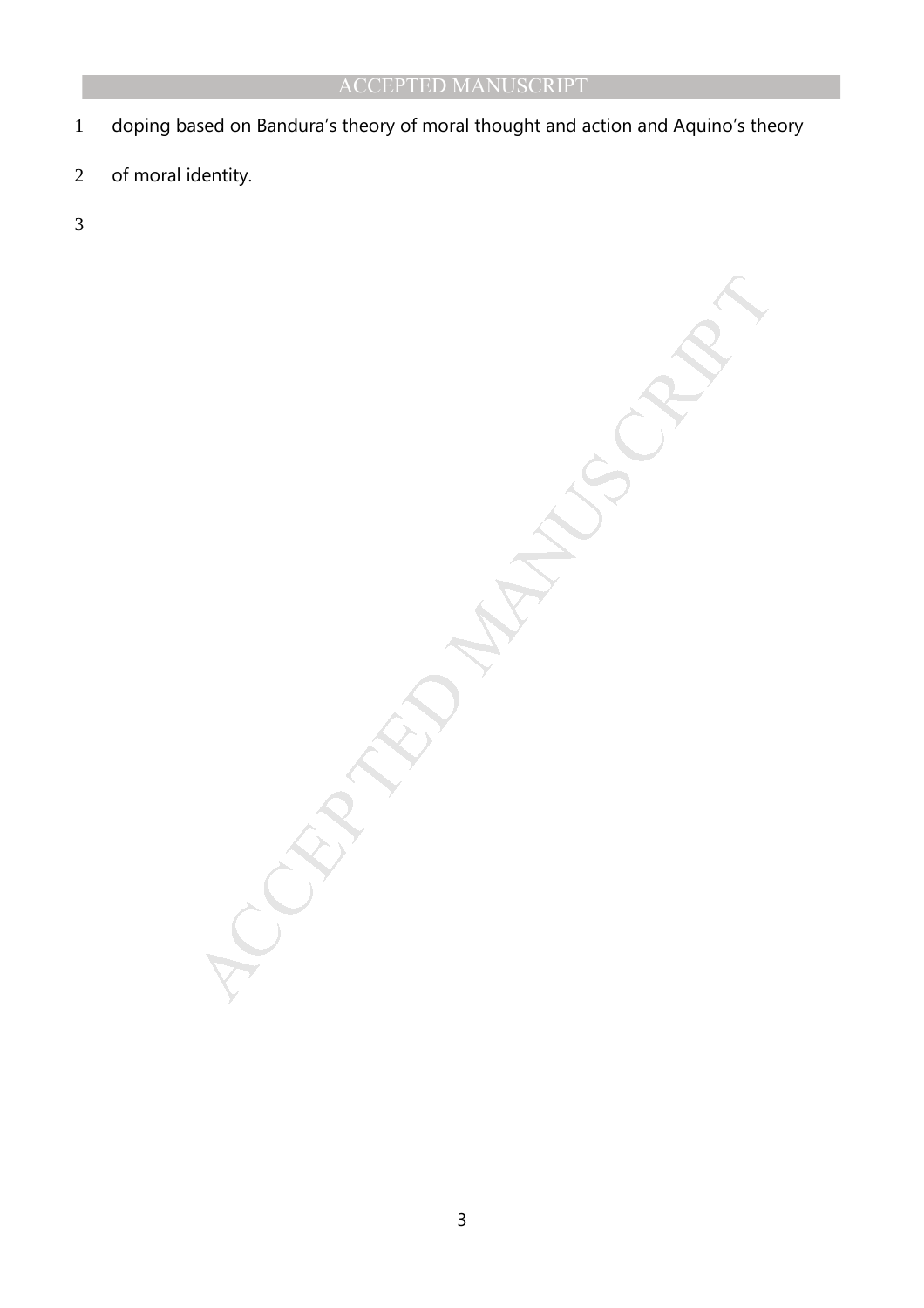### *Effects of Personal and Situational Factors on Self-Referenced Doping*

### *Likelihood*

| $\mathbf{1}$   | The use of banned performance-enhancing substances by athletes poses a                   |
|----------------|------------------------------------------------------------------------------------------|
| $\overline{2}$ | problem for the world of sport. Guided by social cognitive theory, researchers have      |
| 3              | attempted to understand the phenomenon of doping (WADA, 2015) by investigating           |
| $\overline{4}$ | the influence of the social environment on behavior. Studies have shown that             |
| 5              | situational benefits and costs may influence athletes' behavioral intentions regarding   |
| 6              | the use of banned substances (e.g., Huybers & Mazanov, 2012; Ring, Kavussanu,            |
| 7              | Simms, & Mazanov, 2018; Strelan & Boeckmann, 2006). Studies have also                    |
| $8\,$          | documented the role of cognitive factors on the use of banned substances (e.g.,          |
| $\mathbf{9}$   | Erickson, McKenna, & Backhouse, 2015; Ntoumanis, Ng, Barkoukis, & Backhouse,             |
| 10             | 2014). In his social cognitive theory of moral thought and action, Bandura (1991,        |
| 11             | 2016) proposes that morally-relevant actions are influenced by situational (e.g., other  |
| 12             | people, pressure) and personal (e.g., thoughts, feelings) factors. In the present study, |
| 13             | we considered the role of moral factors in doping likelihood when faced with             |
| 14             | hypothetical situations describing benefits and costs for athletes.                      |
| 15             | <b>Doping and Social Cognitive Theory</b>                                                |
| 16             | Evidence from qualitative (e.g., Engelberg, Moston, & Skinner, 2015; Erickson et         |

al., 2015; Kirby, Moran, & Guerin, 2011) and quantitative (e.g., Ntoumanis et al., 2014) research has implicated morality as an important predictor of doping by athletes. Bandura's (1991) theory of moral thought and action provides a theoretical framework to understand the psychology of doping (e.g., Corrion, Scoffier-Mériaux,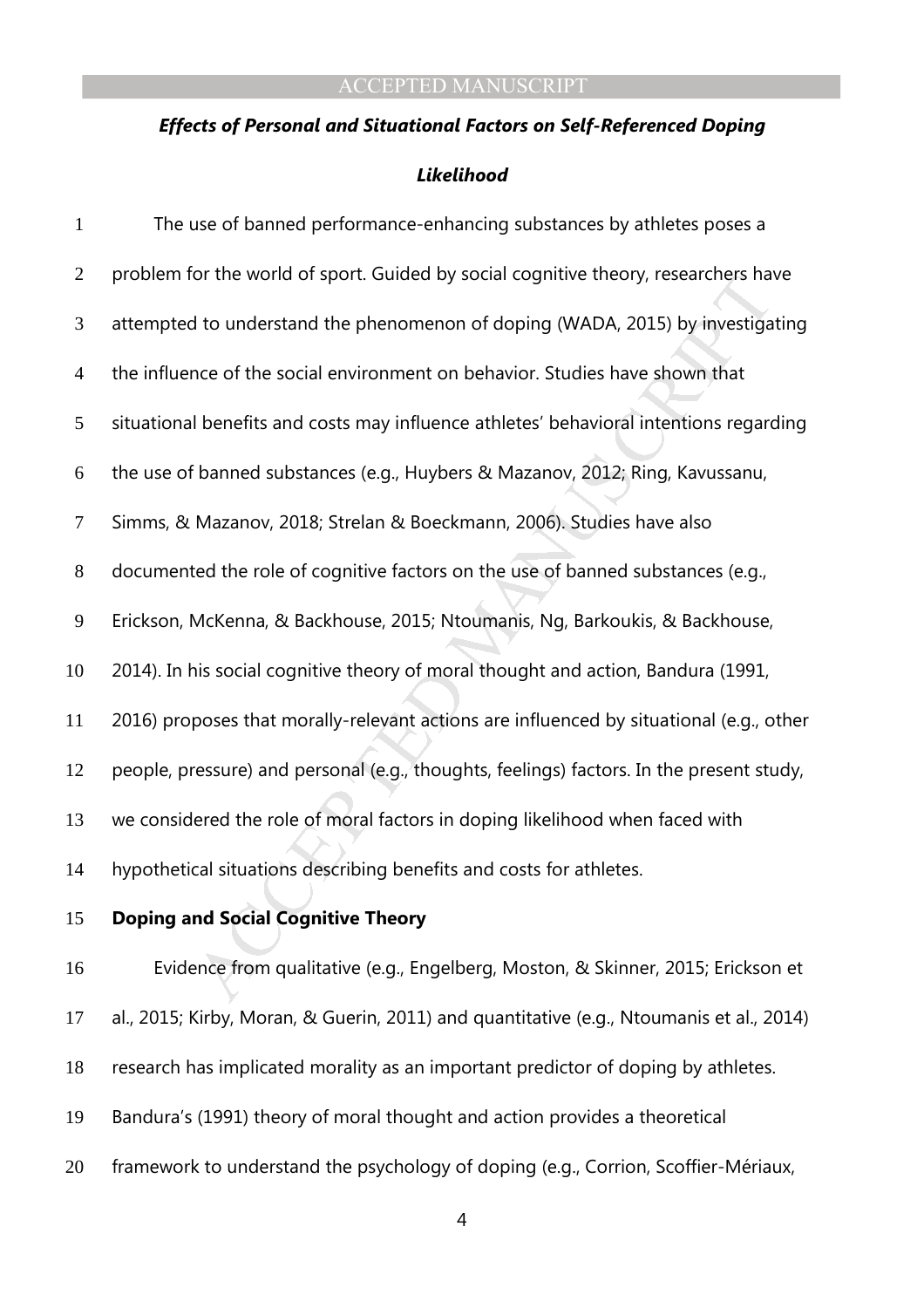| $\mathbf{1}$     | & d'Arripe-Longueville, 2017; Kavussanu 2016, 2017; Lucidi et al., 2008; Zelli et al.,       |
|------------------|----------------------------------------------------------------------------------------------|
| $\overline{2}$   | 2016). According to this theory, our actions are guided by our moral standards and           |
| 3                | we are personally responsible for our actions: we are self-regulating moral agents           |
| $\overline{4}$   | (Bandura, 2018). Nonetheless, our actions sometimes fall short of what would be              |
| 5                | expected based on our moral standards (Bandura, 1991). The difference between                |
| 6                | what we do and what we ought to do can be expected to cause cognitive dissonance             |
| $\boldsymbol{7}$ | (Festinger, 1957); we are motivated to minimize any internal tension caused by our           |
| $8\,$            | misdeeds. Bandura (2002) proposes that we use moral disengagement to attenuate               |
| 9                | any affective self-sanctions associated with unethical acts and thereby behave in a          |
| 10               | manner that disregards our moral standards.                                                  |
| 11               | According to Bandura (1991) individuals are able to violate their personal moral             |
| 12               | standards without self-sanction through the selective use of psychosocial maneuvers,         |
| 13               | collectively known as mechanisms of moral disengagement. Six moral                           |
| 14               | disengagement mechanisms have been confirmed in the context of doping: diffusion             |
| 15               | of responsibility, displacement of responsibility, moral justification, distortion of        |
| 16               | consequences, advantageous comparison, and euphemistic labeling (for review see              |
| 17               | Kavussanu, 2016). Moral disengagement has been implicated as an important                    |
| 18               | facilitator of doping in qualitative studies (e.g., Engelberg et al., 2015), cross-sectional |

studies (e.g., Kavussanu, Hatzigeorgiadis, Elbe, & Ring, 2016; Kavussanu & Ring, 2017;

Lucidi et al., 2004; Mallia et al., 2016), and experiments (e.g., Ring & Hurst, 2019).

Bandura's (1991, 2016) theory of moral thought and action also describes how

22 self-regulatory efficacy, which is the perceived capability to control one's thoughts,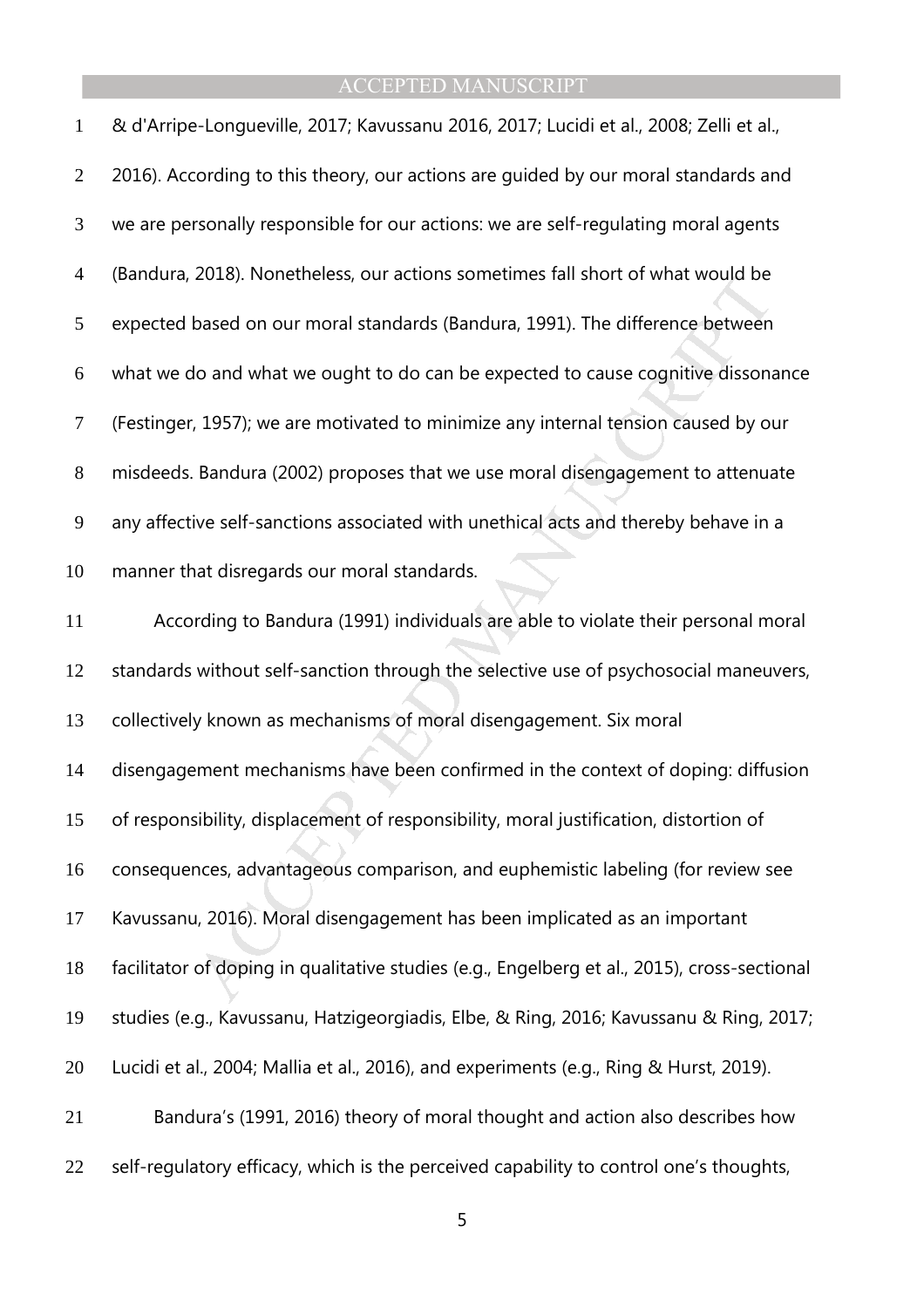| $\mathbf{1}$     | feelings and actions (Bandura, 1997), can influence how a person acts when               |
|------------------|------------------------------------------------------------------------------------------|
| $\mathbf{2}$     | confronted with situational temptations. Accordingly, doping self-regulatory efficacy,   |
| $\mathfrak{Z}$   | which reflects confidence in the ability to resist doping when faced with tempting       |
| $\overline{4}$   | situations, such as financial rewards (e.g., Huybers & Mazanov, 2012; Ring et al.,       |
| 5                | 2018), can be expected to prevent doping. In line with theoretical predictions, doping   |
| 6                | self-regulatory efficacy has been identified as a deterrent of doping intention (i.e.,   |
| $\boldsymbol{7}$ | ratings of doping intention, likelihood, and temptation) in previous research (e.g.,     |
| $8\,$            | Barkoukis et al., 2013; Corrion et al., 2017; Lazuras et al., 2010; 2015; Lucidi et al., |
| 9                | 2008; Mallia et al., 2016; Ring & Kavussanu, 2018a).                                     |
| 10               | Grounded on Bandura's (1991, 2016) theory of moral thought and action, we                |
| 11               | expected that higher self-regulatory efficacy would be associated with lower doping      |
| 12               | likelihood, whereas higher moral disengagement would be associated with higher           |
| 13               | doping likelihood. Bandura and colleagues proposed that self-regulatory efficacy         |
| 14               | influences transgressive behavior both directly and indirectly via moral                 |
| 15               | disengagement, and found evidence for both pathways (Bandura, Caprara,                   |
| 16               | Barbaranelli, Pastorelli, & Regalia, 2001). This indirect pathway suggests that the      |
| 17               | greater the perceived capacity to resist temptation the less mechanisms of moral         |
| 18               | disengagement are used to justify unethical conduct. Recent research has provided        |
| 19               | evidence to support this indirect pathway in the context of doping (e.g., Boardley et    |
| 20               | al., 2017; Corrion et al., 2017; Kavussanu & Ring, 2017; Ring & Kavussanu, 2018a). The   |
| 21               | current study evaluated this pathway in situations associated with potential benefits    |
| 22               | and costs for the athlete.                                                               |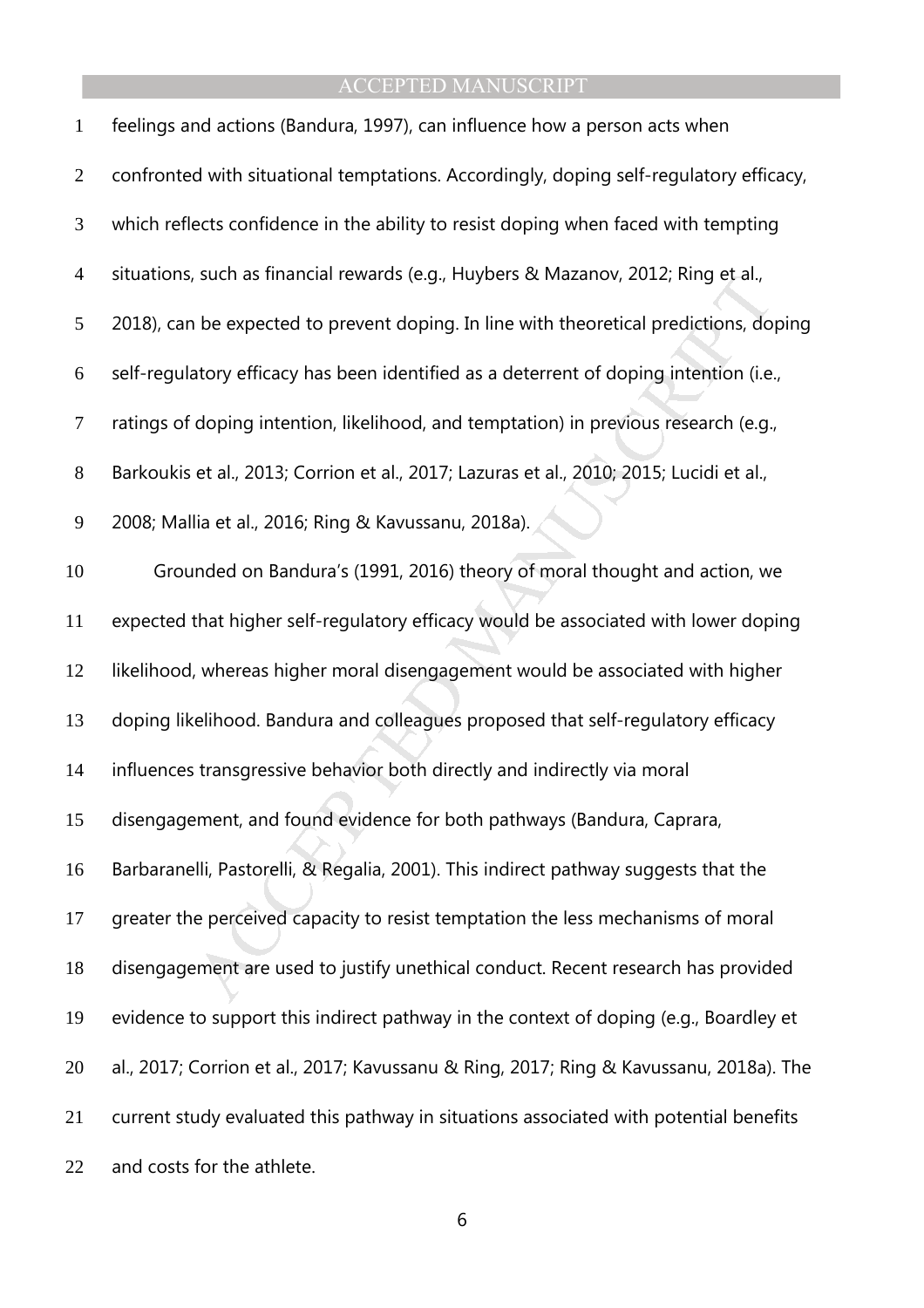### **Doping and Moral Identity**

9eing a moral person is central to one s self concept (Aquino α Reed, 20<br>4), is an important regulator of moral behavior (e.g., Hardy & Carlo, 201<br>rettenauer, 2016). In the context of doping, moral identity has been<br>ssoci Aquino and Reed (2002) developed a model of moral identity to explain moral behavior based on social cognitive theory. Moral identity, which describes the degree to which being a moral person is central to one's self concept (Aquino & Reed, 2002; Blasi, 1984), is an important regulator of moral behavior (e.g., Hardy & Carlo, 2011; Hertz & Krettenauer, 2016). In the context of doping, moral identity has been inversely associated with doping likelihood (Kavussanu & Ring, 2017; Ring & Hurst, 2019; Ring, Kavussanu, Simms, & Mazanov, 2018). In addition, moral identity was found to be indirectly related to doping likelihood via moral disengagement (Kavussanu & Ring, 2017) and via self-regulatory efficacy and moral disengagement (Ring et al., 2018). This evidence suggests that athletes who feel that being a moral person is a central part of who they are (i.e., their self concept), are less likely to dope due to their greater confidence in their ability to resist when tempted and lower tendency to morally disengage. Accordingly, there is evidence for direct and indirect relationships between moral identity and doping that would be expected based on Aquino and Reed's (2002) model of moral identity and Bandura's (1991) theory of moral thought and action. Building on previous research, we sought to evaluate a model of doping involving both a direct route between moral identity and doping likelihood as well as an indirect route via self-regulatory efficacy and/or moral disengagement when deciding whether to use banned substances in benefit and cost situations.

### **Assessing Doping**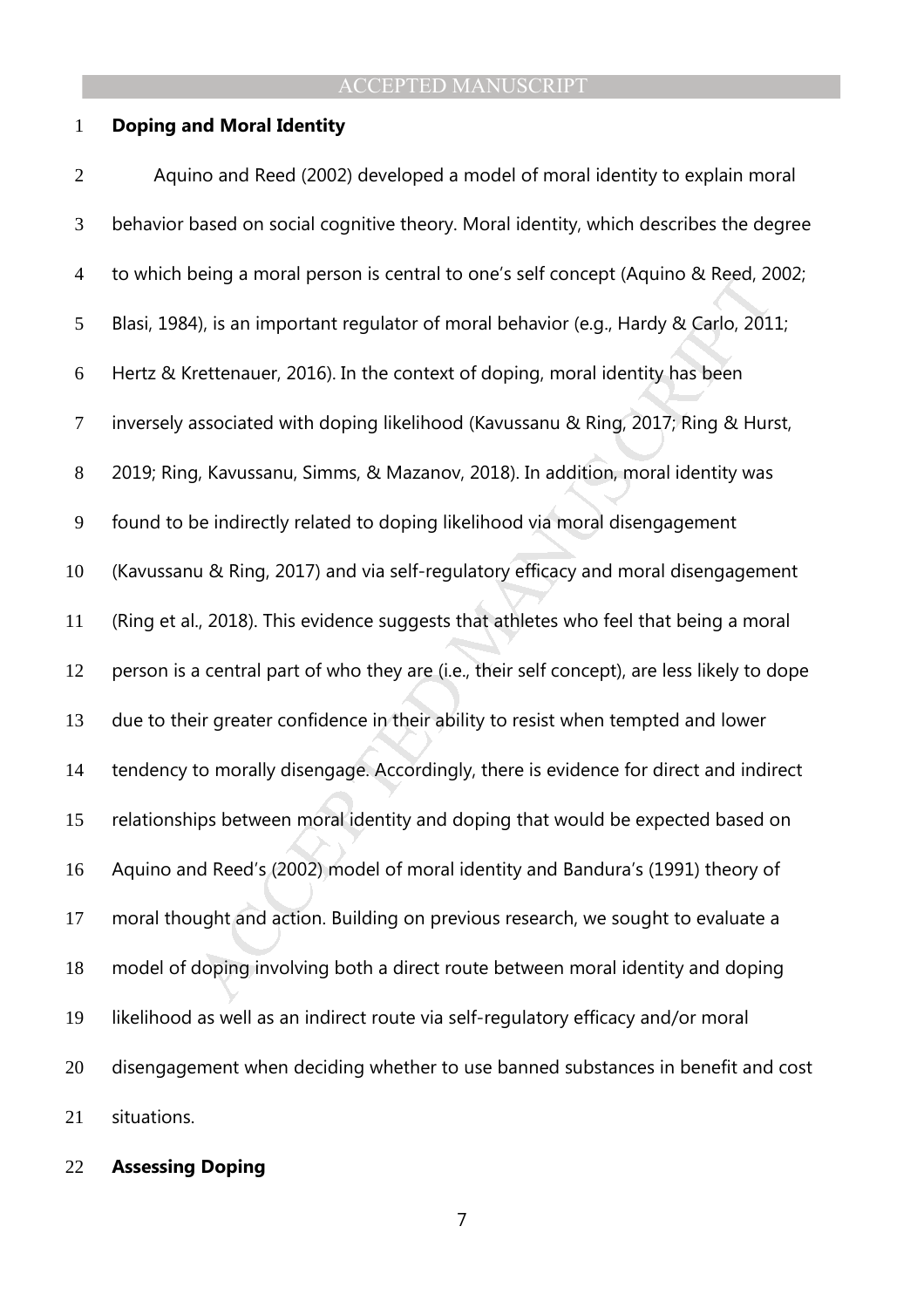| $\mathbf{1}$   | Asking athletes direct questions about use of banned performance enhancing             |
|----------------|----------------------------------------------------------------------------------------|
| $\overline{2}$ | substances can be unreliable for a number of reasons, including self-presentation      |
| 3              | and self-preservation biases (Petroczi, 2016). Instead, researchers can use scenarios  |
| $\overline{4}$ | describing hypothetical situations to assess doping intention. For instance, athletes  |
| 5              | have been asked to indicate how they themselves (e.g., Corrion et al., 2017;           |
| 6              | Kavussanu et al., 2016; Kavussanu & Ring, 2017; Ring & Kavussanu, 2018a, 2018b;        |
| $\tau$         | Strelan & Boeckmann, 2006) or other athletes (Huybers & Mazanov, 2012; Petroczi et     |
| $8\phantom{1}$ | al., 2008; Ring et al., 2018) might act in hypothetical situations. These two methods  |
| 9              | assess self-referenced and other-referenced doping, respectively.                      |
| 10             | Research using the inferred behavior approach to assess other-referenced               |
| 11             | doping, which assumes that athletes project their own opinions onto other athletes,    |
| 12             | has established a number of situational factors that encourage doping (e.g., recovery  |
| 13             | from injury, financial remuneration, entourage advice) and discourage doping (e.g.,    |
| 14             | risk of ill health, fines, and shame) (Huybers & Mazanov, 2012; Ring et al., 2018).    |
| 15             | These two classes of situations may be considered the "benefits" and "costs"           |
| 16             | associated with doping, respectively. In other words, benefit and cost situations,     |
| 17             | which may be financial, legal or social in nature, can be seen to represent incentives |
| 18             | or threats for athletes (Donovan, Egger, Kapernick, & Mendoza, 2002; Strelan &         |
| 19             | Boeckmann, 2006). For example, Ring et al. (2018) reported that other-referenced       |
| 20             | doping was higher when the situations conferred a benefit to the other athlete (e.g.,  |
| 21             | financial gain, career advancement) than when they incurred a cost for the other       |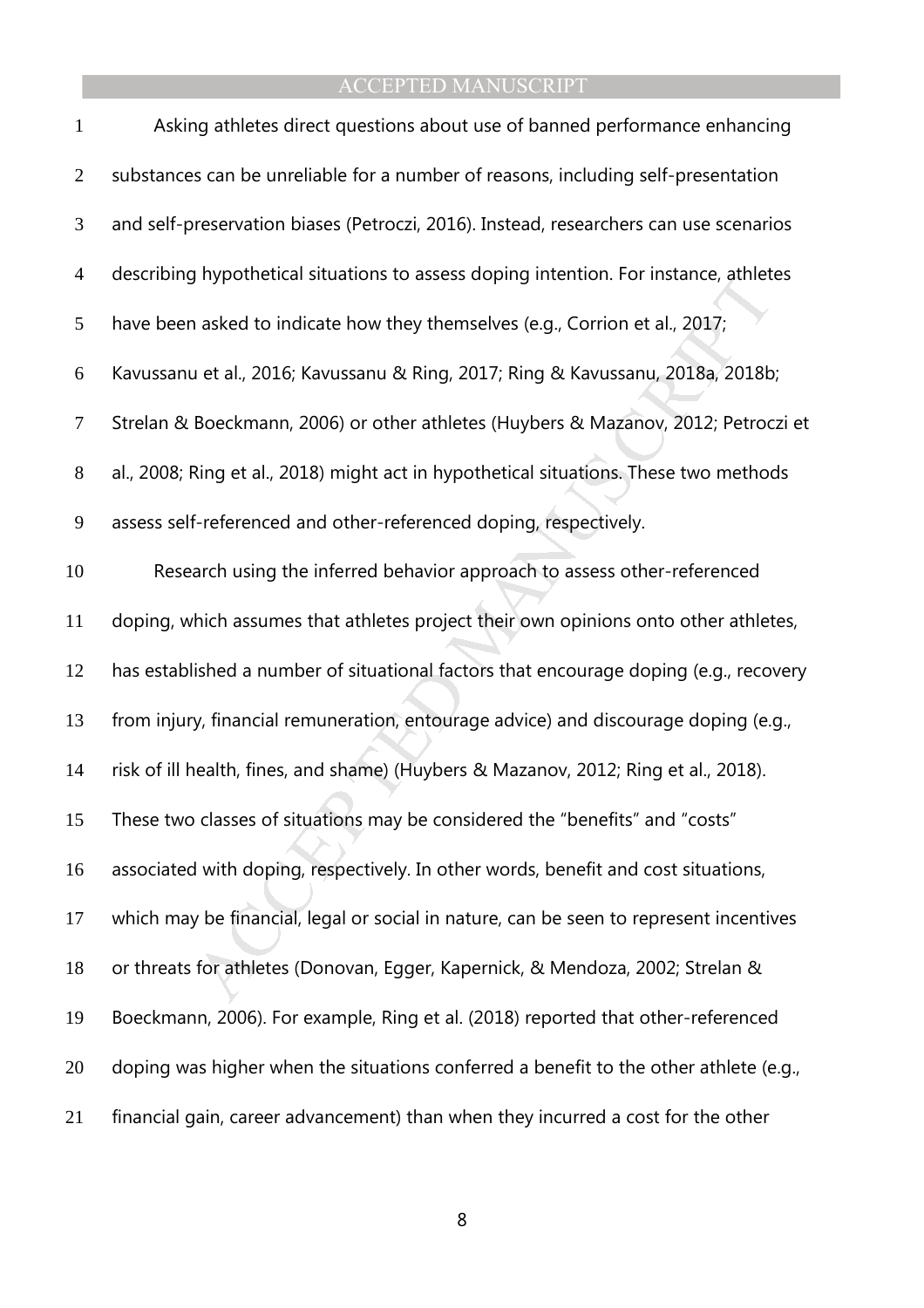athlete (e.g., financial loss, health risk). In sum, the available evidence establishes the importance of situational factors in other-referenced doping likelihood.

### **The Current Study**

of the paysinology of moral action (Aquino & keed, dura, 1991, 2016), we evaluated a social cognitive model of doping that the role of situational (benefits and costs) and personal (moral identity, atory efficacy, moral Based on theorizing about the psychology of moral action (Aquino & Reed, 2002; Bandura, 1991, 2016), we evaluated a social cognitive model of doping that considers the role of situational (benefits and costs) and personal (moral identity, self-regulatory efficacy, moral disengagement) factors on doping likelihood. We had two study purposes. First, we examined whether doping likelihood differs between benefit and cost situations. We hypothesized that doping likelihood would be higher in benefit than in cost situations (Huybers & Mazanov, 2012; Ring et al., 2018). Second, we examined the extent to which personal factors, identified by Bandura's (1991) theory of moral thought and action and Aquino and Reed's (2002) model of moral identity, are associated with doping likelihood in benefit situations and cost situations. Based on past research (Kavussanu & Ring, 2017), we hypothesized that moral identity would be inversely associated with doping likelihood both directly and indirectly via increased self-regulatory efficacy and reduced moral disengagement. Based on a previous study (Ring et al., 2018), we expected that the moral identity-doping likelihood relationship would be weaker whereas the self-regulatory efficacy-doping likelihood and moral disengagement-doping likelihood relationships would be stronger in benefit situations compared to cost situations.

### **Method**

### **Participants**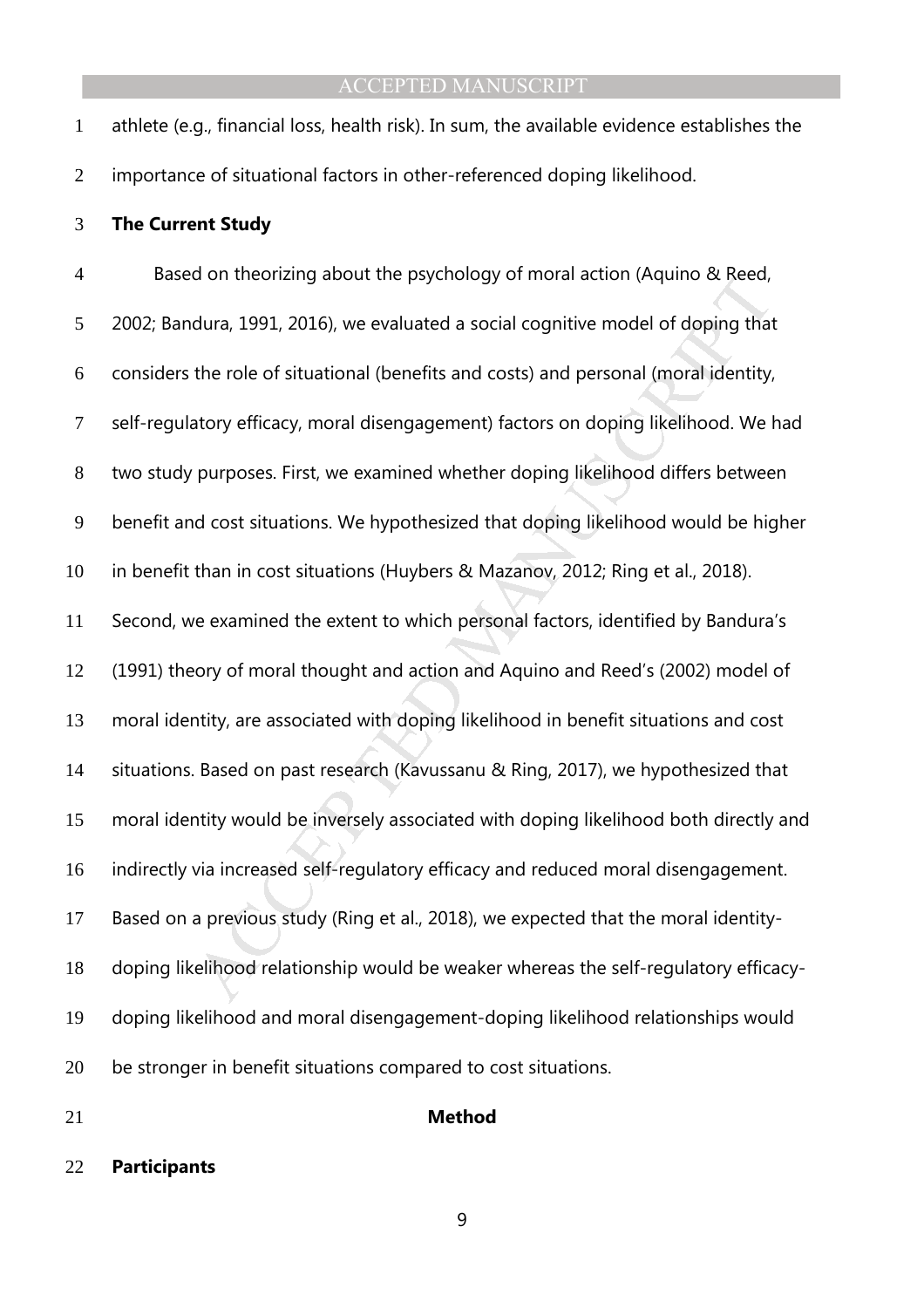| $\mathbf{1}$   | Participants were 262 (133 males) college athletes competing in individual ( $n =$        |
|----------------|-------------------------------------------------------------------------------------------|
| $\overline{2}$ | 91, 35%) and team ( $n = 171$ , 65%) sports in the UK. The individual sports included     |
| 3              | athletics, golf, martial arts, swimming and tennis, whereas the team sports included      |
| $\overline{4}$ | cricket, football, hockey, netball and rugby. At the time of data collection, the         |
| 5              | athletes ranged in age from 18 to 25 years and had competed in their respective           |
| 6              | sport for an average of 8.95 ( $SD = 3.68$ ) years. The highest ever standard at which    |
| 7              | they had competed in their sport was club (26%), county / regional (48%), national        |
| 8              | (18%), and international (8%).                                                            |
| 9              | <b>Measures</b>                                                                           |
| 10             | Doping likelihood. Doping likelihood was measured using materials adapted                 |
| 11             | from previous research (Huybers & Mazanov, 2012; Ring et al., 2018). Participants         |
| 12             | were first presented with the following description:                                      |
| 13             | "Imagine that you are an athlete who is due to compete in an event of critical            |
| 14             | importance to your sporting career. You are seriously considering using a                 |
| 15             | banned performance enhancing substance, but have not made a final decision.               |
| 16             | To help you make that decision, we have listed a number of situations you may             |
| 17             | find yourself in. We are asking you to tell us what you think you might decide to         |
| 18             | do in each situation."                                                                    |
| 19             | Participants were then presented with a list of hypothetical situations (Table 1),        |
| 20             | and indicated how likely it is that they would personally use the banned substance in     |
| 21             | each situation on a 7-point scale, anchored by 1 (not at all likely) and 7 (very likely). |
| 22             | In line with past research (Ring et al., 2018), we employed both benefit and cost         |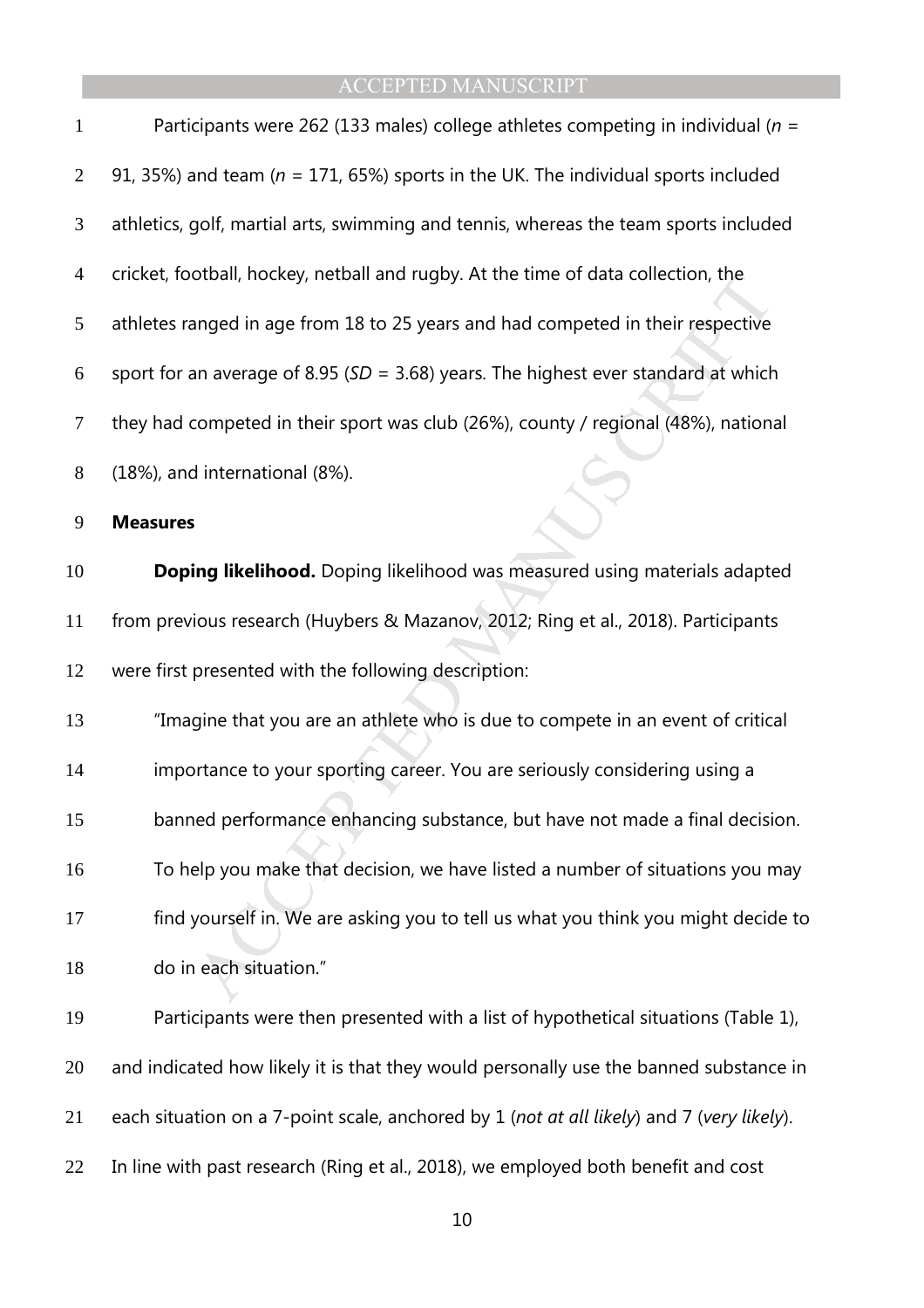| $\mathbf{1}$   | situations. The mean of the ratings in each group of situations was computed as a                |
|----------------|--------------------------------------------------------------------------------------------------|
| 2              | measure of doping likelihood in benefit ( $\alpha$ = .96) and cost ( $\alpha$ = .97) situations. |
| 3              | <b>Moral identity</b> . The internalization dimension of the moral identity scale                |
| $\overline{4}$ | (Aquino & Reed, 2002) was used to measure moral identity. Athletes were presented                |
| 5              | with nine moral traits (e.g., fair, hardworking, honest) and responded to statements             |
| 6              | concerning these traits (e.g., "It would make me feel good to be a person who has                |
| $\tau$         | these characteristics") on a 7-point scale anchored by 1 (strongly disagree) and 7               |
| 8              | (strongly agree). This scale has shown very good internal consistency ( $\alpha$ = .83; Aquino   |
| 9              | & Reed, 2002). The mean of the five ratings was computed and used as a measure of                |
| 10             | moral identity ( $\alpha$ = .81).                                                                |

*K* Reed, 2002) was used to measure moral dentity. Athletes were present moral traits (e.g., fair, hardworking, honest) and responded to statement g these traits (e.g., "It would make me feel good to be a person who hardc **Self-regulatory efficacy.** A sport-specific version of the doping self-regulatory efficacy scale (Lucidi et al., 2008) was used to measure perceived ability to resist doping. This version has been used in previous research (Ring & Kavussanu, 2018a; Ring et al., 2018) Athletes indicated their confidence in their ability to avoid using banned substances to improve performance in sport in seven situations (e.g., "When pressured to do so by others") using a 7-point scale anchored by 1 (*not at all confident*) and 7 (*completely confident*). The scale has shown excellent internal 18 consistency ( $\alpha$  = .96 - .97; Ring & Kavussanu, 2018a; Ring et al., 2018). The mean of the seven item ratings was computed and used as a measure of doping self-20 regulatory efficacy ( $\alpha$  = .96).

**Moral disengagement.** The moral disengagement in doping scale (Kavussanu et al., 2016) was used to measure doping moral disengagement. Athletes indicated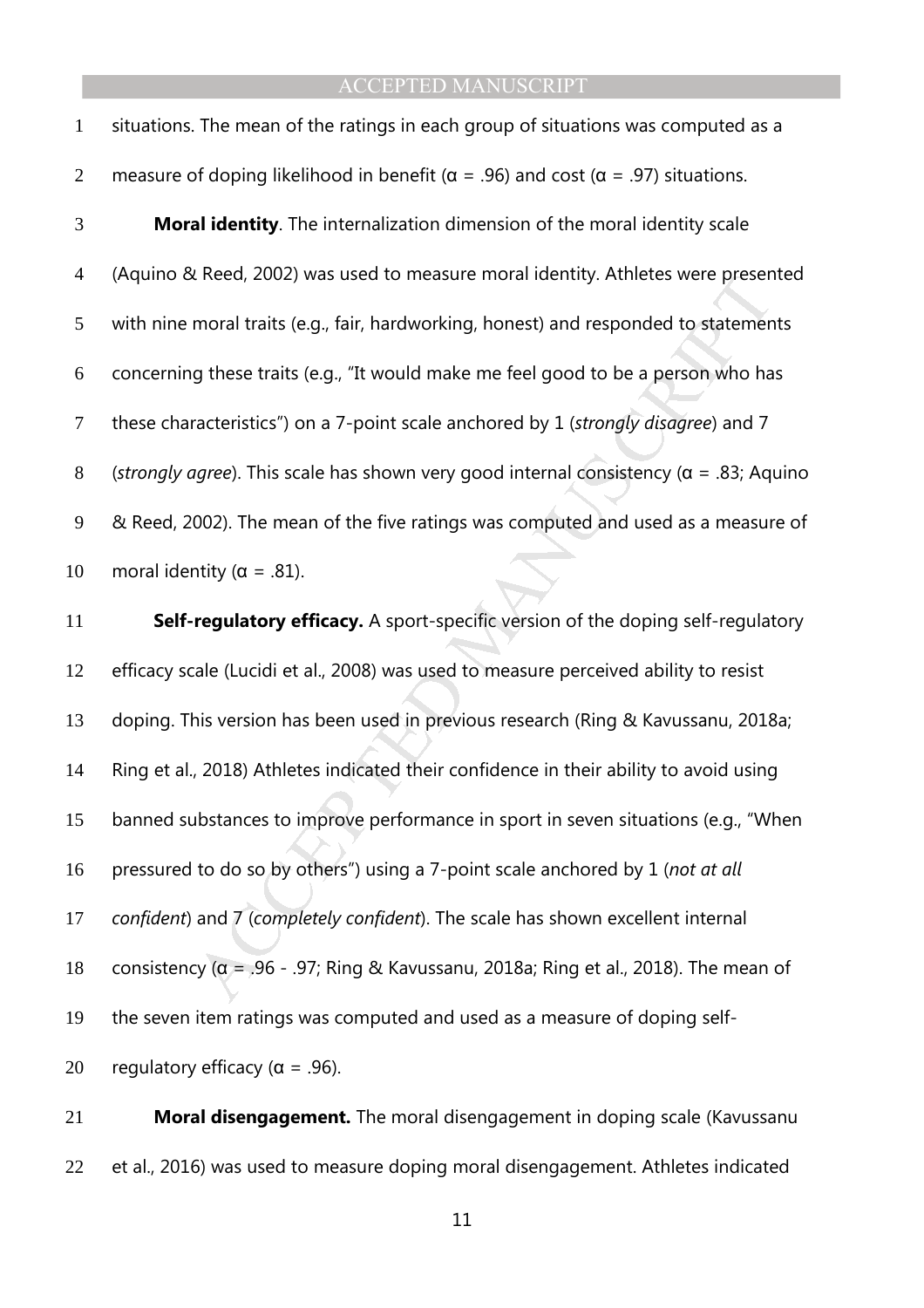| 6              | doping ( $\alpha$ = .85).                                                                             |
|----------------|-------------------------------------------------------------------------------------------------------|
| 5 <sup>5</sup> | item ratings was computed and used as a measure of moral disengagement in                             |
| $\overline{4}$ | reliability ( $r = 0.78$ ), and construct validity (Kavussanu et al., 2016). The mean of the six      |
| 3              | <i>agree</i> ). The scale has shown good internal consistency ( $\alpha$ 's = .78 - .86), test-retest |
| 2              | anyone") using a 7-point scale anchored by 1 (strongly disagree) and 7 (strongly                      |
| $\mathbf{1}$   | their level of agreement with six statements (e.g., "Doping does not really hurt                      |

### **Procedure**

 $W = .78$ ), and construct validity (Kavussanu et al., 2016). The mean or the<br>gs was computed and used as a measure of moral disengagement in<br> $= .85$ ).<br> $e$ <br>obtaining approval from the local research ethics committee, particip After obtaining approval from the local research ethics committee, participants were recruited from university clubs and classes. The athletes were informed about the study's aims, that participation was voluntary, honesty in responses was vital, data would be anonymous, and information would only be used for research purposes. After consenting, they completed the measures described above via a web-based questionnaire. **Results** 

# **Doping Likelihood in Benefit and Cost Situations**

The first study purpose was to determine whether likelihood of using a banned performance enhancing substance in sport differs between benefit and cost situations. The means and confidence intervals for doping likelihood in each situation are presented in Table 1; a mean for one situation that lies outside of the confidence interval of another situation can be considered different from the mean for that situation. Doping likelihood, which was relatively low in the benefit situations and very low in the cost situations (Table 2), was positively correlated across the two sets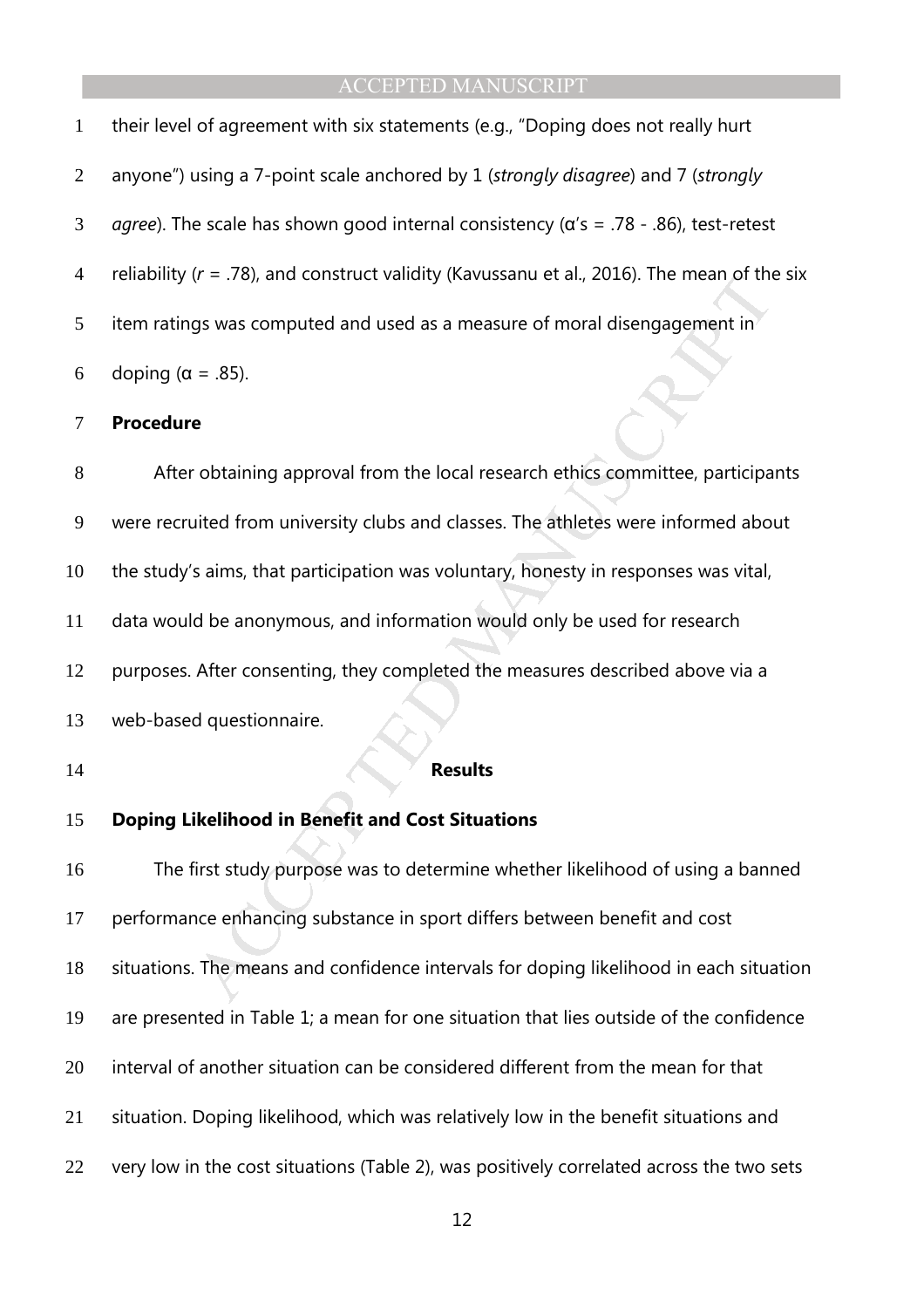of situations, *r*(261) = .59, *p* < .001, and was greater in benefit than in cost situations, *t*(261) = 14.27, *p* < .001, *d* = 0.91 (Cohen, 1992).

### **Personal Factors and Doping Likelihood**

become study purpose was to examine the extent to which personal ract<br>ated with doping likelihood in benefit situations and cost situations. Fir.<br>ted Pearson correlations between personal variables (moral identity, se<br>eff Our second study purpose was to examine the extent to which personal factors are associated with doping likelihood in benefit situations and cost situations. First, we computed Pearson correlations between personal variables (moral identity, self-regulatory efficacy, moral disengagement) and doping likelihood in benefit and cost situations. In each set of situations doping likelihood was negatively related to moral identity, negatively related to self-regulatory efficacy, and positively related to moral disengagement (Table 2). To examine situational differences in the degree of association between personal moral variables and doping likelihood (Table 2), we computed a *Z* test to determine whether the two respective correlations were significantly different from each other (Steiger, 1980). Doping likelihood was more 14 strongly related to moral identity  $(Z = 2.08, p = .02)$  in cost situations compared to benefit situations. In contrast, doping likelihood was more strongly related to self-16 regulatory efficacy  $(Z = 3.46, p = .0006)$  and moral disengagement  $(Z = 3.39, p = 1000)$ .0008) in benefit situations compared to cost situations.

Next, we examined whether moral identity was associated with doping likelihood directly and indirectly via self-regulatory efficacy and/or moral disengagement separately for the two sets of situations. This purpose was addressed using the PROCESS 3.0 (Hayes, 2017) SPSS macro, which simultaneously tests direct and indirect effects using regression analyses. Bootstrapping was set at 10,000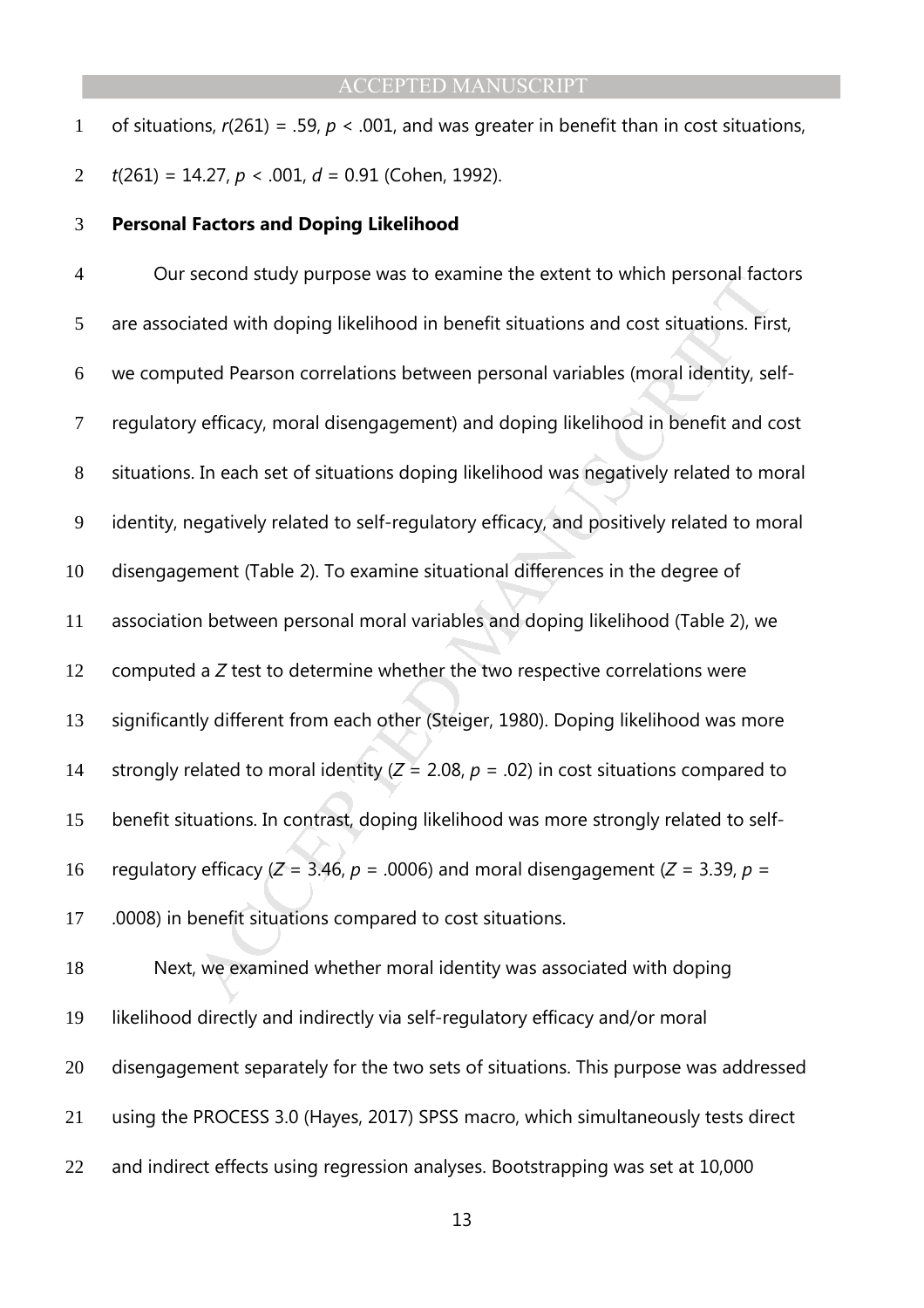| $\mathbf{1}$   | samples. Bias-corrected 95% confidence intervals were estimated for all effects. An            |
|----------------|------------------------------------------------------------------------------------------------|
| $\overline{2}$ | effect was considered significant when the confidence interval did not contain zero.           |
| 3              | The completely standardized indirect effect (CSIE) was reported as the effect size             |
| $\overline{4}$ | metric (Preacher & Kelley, 2011) for the indirect effects, with values of .01, .09, and        |
| 5              | .25 denoting small, medium, and large effect sizes, respectively (Cohen, 1992).                |
| 6              | The results are presented in Figure 1 and Tables 3 and 4. In benefit situations                |
| $\tau$         | (Figure 1A, Table 3), moral identity had no direct effect on doping likelihood, $b = -$        |
| $8\,$          | .03, 95% CI = $-.14$ , .08, t = 0.54, p = .59. However, it had significant indirect effects    |
| $\overline{9}$ | on doping likelihood via self-regulatory efficacy alone, moral disengagement alone,            |
| 10             | and the serial combination of self-regulatory efficacy and moral disengagement. The            |
| 11             | total indirect effect of moral identity on doping likelihood in benefit situations was         |
| 12             | significant and large, $b = -.26$ , 95% CI = -.40, -.12, CSIE = -.195, 95% CI = -.30, -.09.    |
| 13             | In cost situations (Figure 1B, Table 4), moral identity had a direct effect on doping          |
| 14             | likelihood, $b = -.15$ , 95% CI = -.22, -.07, $t = 3.83$ , $p = .001$ . In addition, it had an |
| 15             | indirect effect via moral disengagement alone and via the serial combination of self-          |
| 16             | regulatory efficacy and moral disengagement. The path via self-regulatory efficacy             |
| 17             | alone was not significant. The total indirect effect of moral identity on doping               |
| 18             | likelihood in cost situations was significant and medium sized, $b = -0.10$ , 95% CI =         |
| 19             | $-.19, -.04, CSIE = -.13, 95\% CI = -.22, -.06.$ In sum, moral identity was indirectly         |
| 20             | linked to doping in benefit situations whereas moral identity was directly and, to a           |
| 21             | lesser extent, indirectly linked to doping in cost situations                                  |
|                |                                                                                                |

# **Discussion**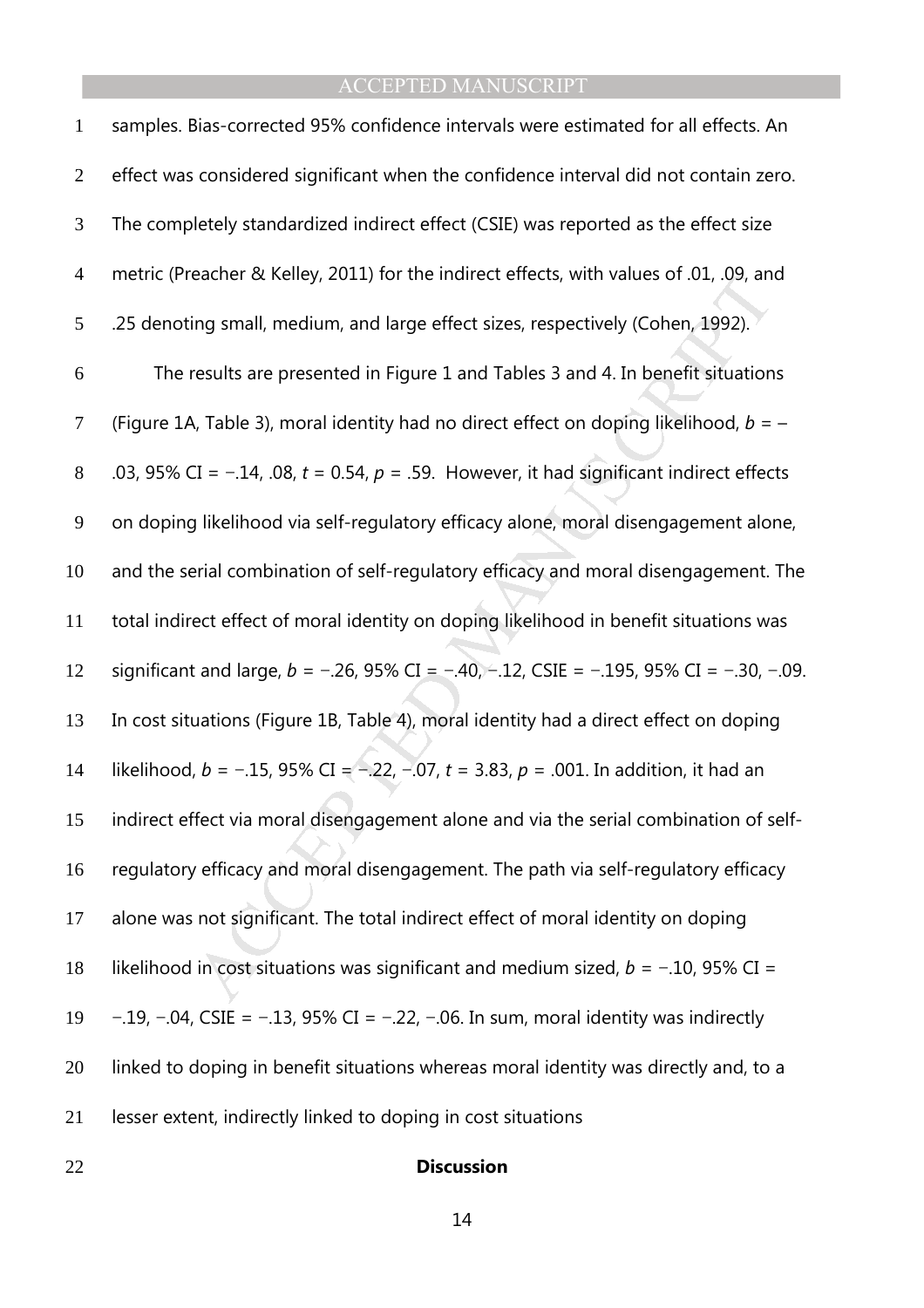| $\mathbf{1}$   | Grounded in social cognitive theorizing, including Bandura's (1991, 2016) theory        |
|----------------|-----------------------------------------------------------------------------------------|
| $\overline{2}$ | of morality and Aquino and Reed's (2002) conceptualization of moral identity, as well   |
| 3              | as previous research on doping (Kavussanu & Ring, 2017; Ring et al., 2018), our study   |
| $\overline{4}$ | evaluated a model of doping that considered the role of situational and personal        |
| 5              | factors in relation to the likely use of banned performance-enhancing substances.       |
| 6              | First, we examined whether doping likelihood differed between benefit and cost          |
| $\overline{7}$ | situations, and, second, we examined whether moral identity, self-regulatory efficacy,  |
| $8\phantom{.}$ | and moral disengagement were related to athletes' doping likelihood, and                |
| 9              | determined if these relationships differed between benefit and cost situations.         |
| 10             | <b>Doping Likelihood in Benefit and Cost Situations</b>                                 |
| 11             | Bandura's (1986, 1989) social cognitive theory of thought and action argues             |
| 12             | that our social environment regulates our behavior. In the context of sport, there is   |
| 13             | evidence showing that athletes take account of the expected benefits (incentives)       |
| 14             | and costs (threats) of their actions when deciding whether or not to use banned         |
| 15             | performance-enhancing substances (e.g., Donovan et al., 2002; Huybers & Mazanov,        |
| 16             | 2012; Mazanov & Huybers, 2010; Ring et al., 2018; Strelan & Boeckmann, 2006). We        |
| 17             | found evidence that athletes consider the seriousness of the threats (e.g., ill-health, |
| 18             | discovery, fines, bans, public scrutiny) and magnitude of the incentives (e.g.,         |
| 19             | remuneration, career, health) when deciding whether to use a banned substance           |
| 20             | themselves. This shows that the likelihood of using banned substances depends on        |
| 21             | the expected benefits and costs associated with doping. The current findings broadly    |
| 22             | replicate research using hypothetical scenarios on the relative effects of situational  |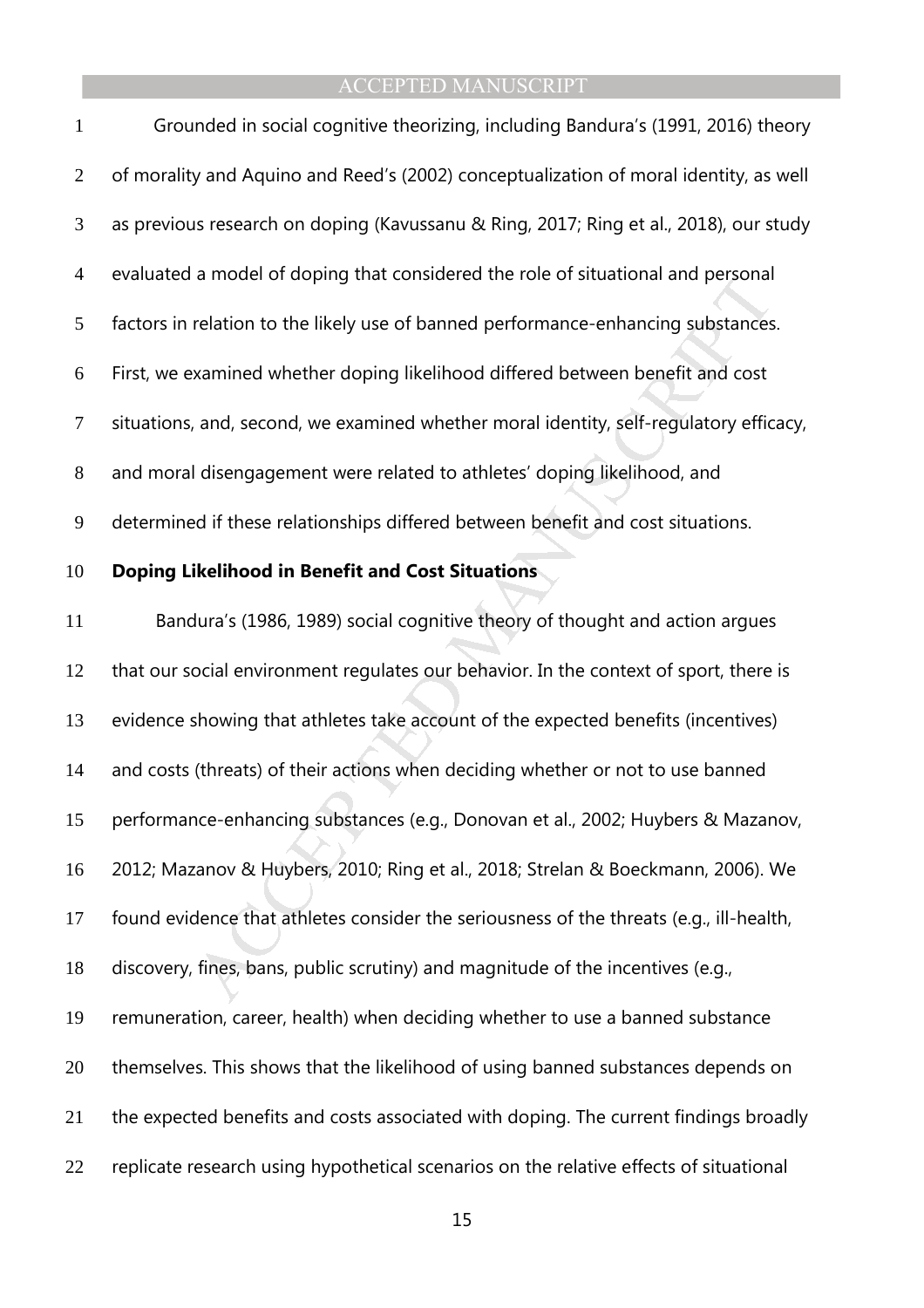| $\mathbf{1}$   | benefits and costs on other-referenced doping likelihood (Huybers & Mazanov, 2012;      |
|----------------|-----------------------------------------------------------------------------------------|
| $\overline{2}$ | Ring et al., 2018) and the effects of health, legal, moral, and social costs on self-   |
| 3              | referenced doping likelihood (Strelan & Boeckman, 2006).                                |
| $\overline{4}$ | It is worth noting that decisions about one's own doping (current study) and            |
| 5              | decisions about doping by other athletes (Ring et al., 2018) appear to yield similar    |
| 6              | estimates of absolute doping likelihood in cost situations but different estimates of   |
| $\tau$         | absolute doping likelihood in benefit situations. This difference suggests that doping  |
| 8              | likelihood may be underestimated by the self-referenced method and/or                   |
| 9              | overestimated by the other-referenced method. This self-other divergence should be      |
| 10             | explored in future research that assesses doping likelihood in hypothetical scenarios   |
|                |                                                                                         |
| 11             | using both methods (cf., Petroczi et al., 2008; Uvascek et al., 2011).                  |
| 12             | <b>Personal Factors and Doping Likelihood</b>                                           |
| 13             | Bandura's (1991) social cognitive theory of moral thought and action coupled            |
| 14             | with Aquino and Reed's (2002) social cognitive model of moral identity (e.g., Aquino,   |
| 15             | Freeman, Reed, Lim, & Felps, 2009) recognize moral identity, self-regulatory efficacy,  |
| 16             | and moral disengagement as core components of personal morality that regulate           |
| 17             | ethical behavior. In the current study, correlation analyses showed that doping         |
| 18             | likelihood in benefit and cost situations was negatively correlated with moral identity |
| 19             | and doping self-regulatory efficacy but positively correlated with doping moral         |
| 20             | disengagement.                                                                          |

The strength of the personal morality-doping likelihood relationships depended 22 on the nature of the doping situation. The bivariate relationship was strongest for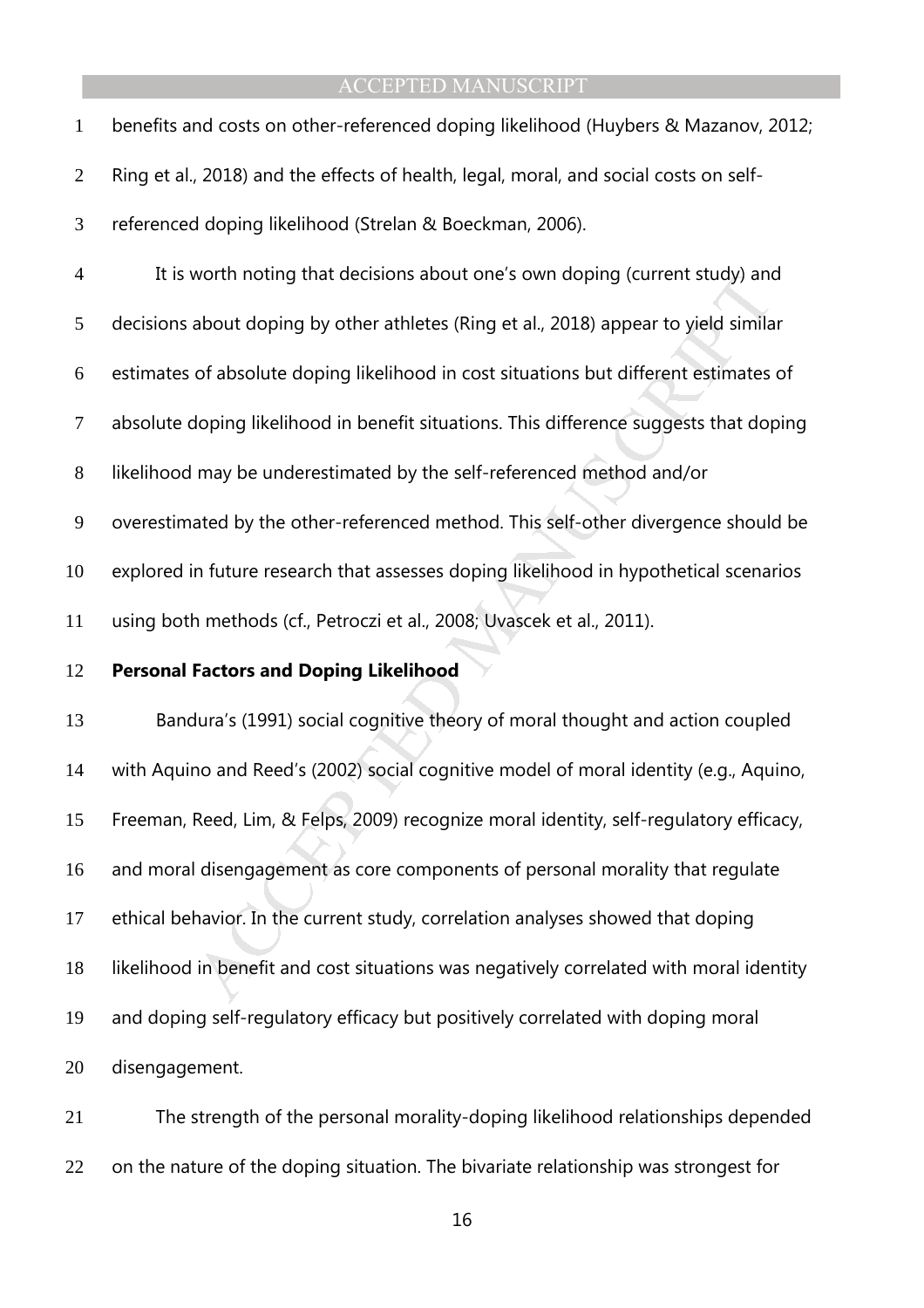| $\mathbf{1}$   | moral identity when doping imposed costs on the athletes whereas the relationship         |
|----------------|-------------------------------------------------------------------------------------------|
| $\overline{2}$ | was strongest moral disengagement and self-regulatory efficacy when doping                |
| $\mathfrak{Z}$ | conferred benefits for the athletes (Table 2). The multivariate models (Table 3, Table    |
| $\overline{4}$ | 4, Figure 1) confirmed a direct path between moral identity and doping likelihood         |
| 5              | only in cost situations and an indirect path between moral identity and doping            |
| 6              | likelihood via self-regulatory efficacy only in benefit situations. The indirect path via |
| $\overline{7}$ | moral disengagement alone was stronger (i.e., larger effect size) in benefit situations   |
| $8\,$          | compared to cost situations. Finally, the indirect serial path via self-regulatory        |
| 9              | efficacy and moral disengagement was present in both situations.                          |
| 10             | A previous study of other-referenced doping also noted that the direct effect of          |
| 11             | moral identity on doping likelihood was confined to benefit situations (Ring et al.,      |
| 12             | 2018). In contrast to the present models, the same study found only one indirect          |
| 13             | effect in benefit situations (via the serial combination of self-regulatory efficacy and  |
| 14             | moral disengagement) and no indirect effects in cost situations. This latter              |
| 15             | discrepancy suggests that one's moral constructs (e.g., moral identity, self-regulatory   |
| 16             | efficacy, moral disengagement) are more closely related to one's own compare to           |
| 17             | someone else's behavioral intentions. We await for future studies to confirm and          |
| 18             | explain this self-other divergence using research designs that concurrently compare       |
| 19             | self-referenced and other-referenced doping likelihood in benefit and cost situations     |
| 20             | in the same sample of athletes.                                                           |
|                |                                                                                           |

In support of Bandura's (1991) theory of moral thought and action and in line with past research that has investigated the relationship between self-regulatory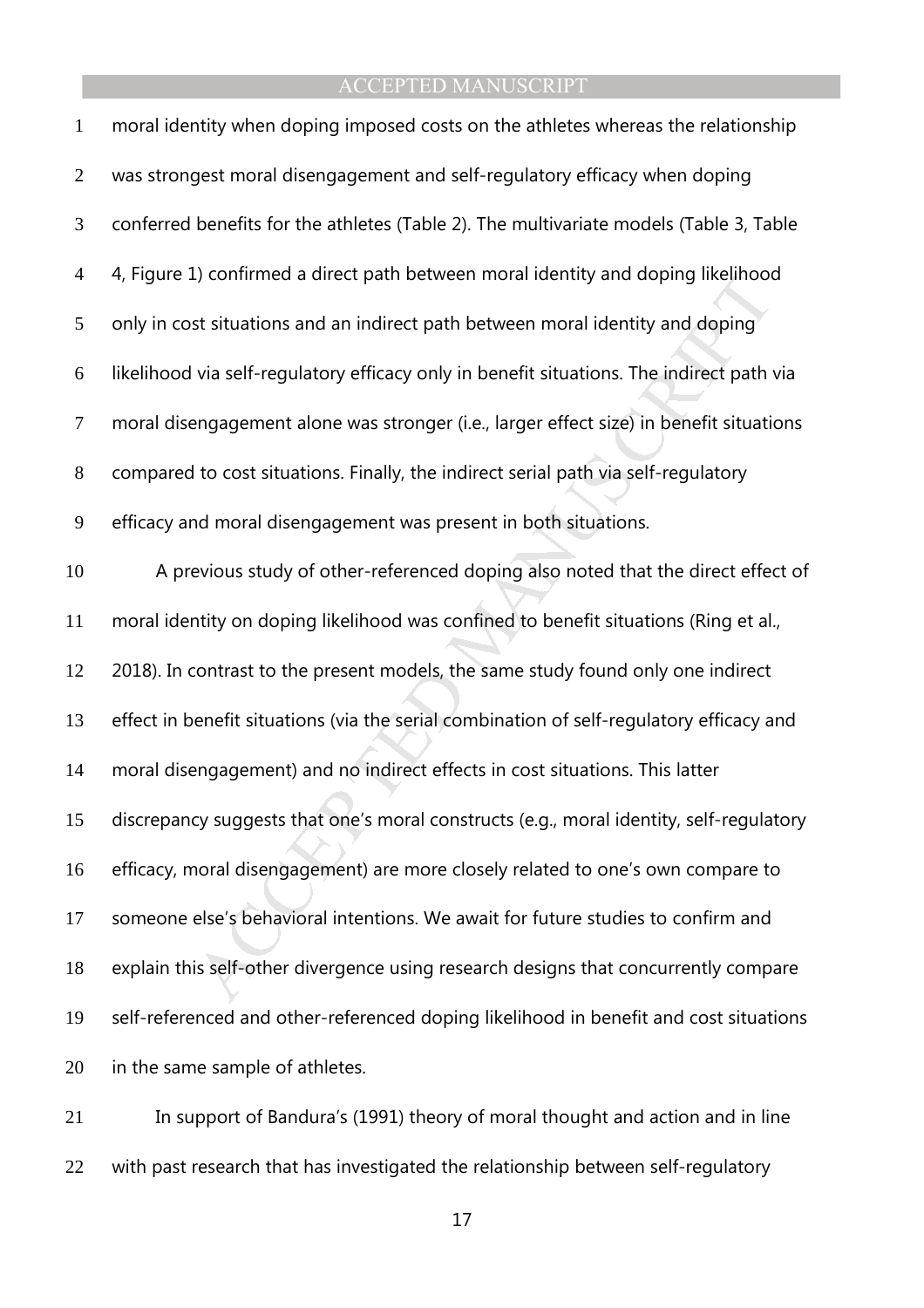| $\mathbf{1}$     | efficacy and doping intentions (e.g., Corrion et al., 2017; Barkoukis, et al., 2015; Mallia, |
|------------------|----------------------------------------------------------------------------------------------|
| $\overline{2}$   | et al., 2016; Ring et al., 2018) we found that athletes who were confident that they         |
| $\mathfrak{Z}$   | can resist temptations and refuse to use banned substances when put under                    |
| $\overline{4}$   | pressure to perform were less likely to consider using a banned substance.                   |
| 5                | Importantly, the statistical models (Figure 1) showed that the relationship between          |
| 6                | self-regulatory efficacy and doping likelihood depended on the situational context,          |
| $\boldsymbol{7}$ | with a negative relationship for benefit situations and a non-significant relationship       |
| $8\,$            | for cost situations. A similar contextual difference for the relationship between self-      |
| 9                | regulatory efficacy and doping likelihood was evident in the correlation analyses. This      |
| 10               | evidence for a contextual difference indicates that the perceived ability to resist          |
| 11               | doping is more important when the situational pressures make doping more likely.             |
| 12               | In support of the theory of moral thought and action (Bandura, 1991) and in                  |
| 13               | line with previous studies (e.g., Corrion et al., 2017; Engelberg et al., 2015; Kavussanu    |
| 14               | & Ring, 2017; Mallia et al., 2016; Zelli et al., 2016), we found that moral                  |
| 15               | disengagement was associated with a more permissive view of doping. In other                 |
| 16               | words, athletes who were more likely to concur with the use of mechanisms of moral           |
| 17               | disengagement were also the ones who were more likely to agree with the use of               |
| 18               | banned performance enhancing substances. Interestingly, the moral disengagement-             |
| 19               | doping relationship was moderated by the situational context, with a larger effect for       |
| 20               | benefit situations than cost situations. This finding confirms the operation of a            |
| 21               | conditional effect or situation by person interaction (Ring et al., 2018) whereby the        |
| 22               | decision to use moral disengagement to justify use of banned substances plays a              |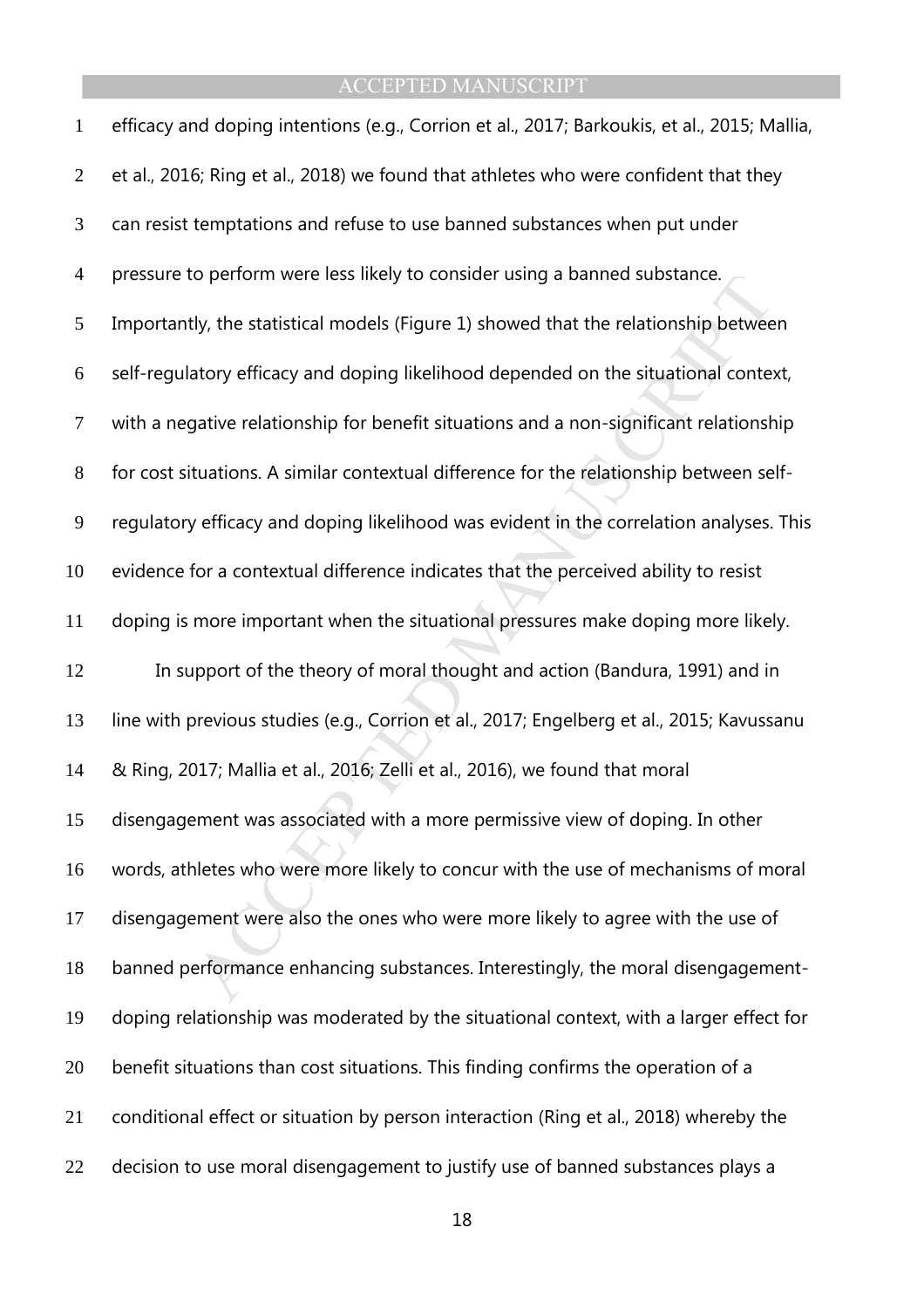stronger role when such doping is associated with a pressurized social environment created by athlete support personnel and reinforcement in the form of career advancement and financial rewards.

### **Study Limitations, Future Directions and Practical Implications**

findings should be interpreted after considering potential study limitations<br>findings should be interpreted after considering potential study limitati<br>ssessed doping likelihood in hypothetical scenarios and found that mar<br> Our findings should be interpreted after considering potential study limitations. First, we assessed doping likelihood in hypothetical scenarios and found that many athletes were unlikely to use a banned substance in many of the situations. Future studies could evaluate our social cognitive model of doping in athletes with and without convictions for anti-doping rule violations concerning use of banned substances. Second, we did not measure negative emotions to evaluate the role of affective self sanction. To paint a fuller picture of the morality-doping relationship, future studies could include measures of guilt and shame associated with doping. In terms of practical implications, anti-doping training programs, particularly those underpinned by moral theory, would be better served if they assessed their effectiveness in terms of self-referenced doping likelihood rather than other-referenced doping likelihood. This is because the associations between moral variables and doping intentions appeared to be stronger in the current study compared to a previous study that examined other-referenced doping (Ring et al., 2018). In these programs, activities could be developed that make the moral self 20 concept more salient for the athletes, enhance their self-regulatory efficacy to resist doping, and challenge their use of moral disengagement mechanisms.

**Conclusion**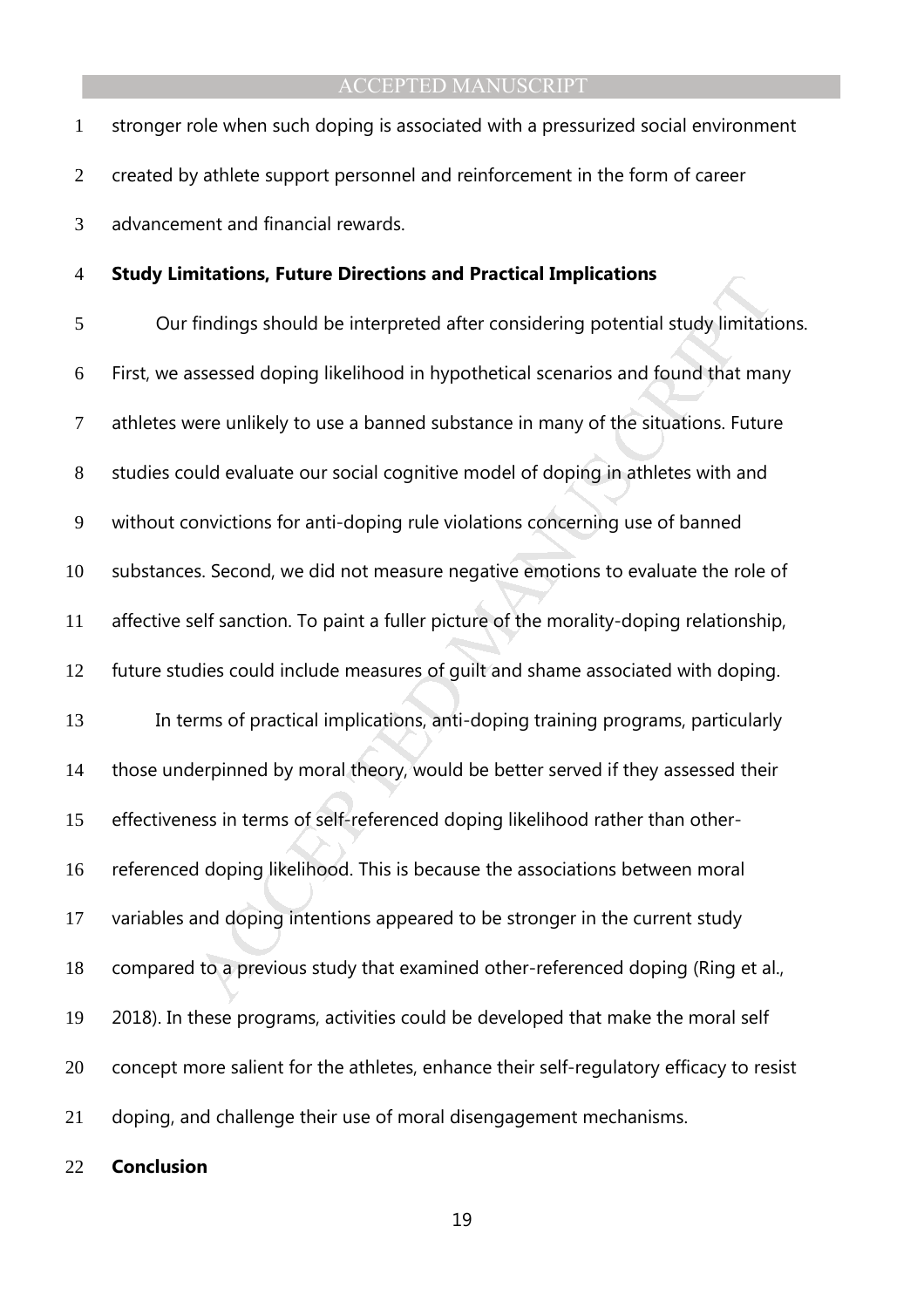with intended doping behavior discouraged by moral identity and seri-<br>vefficacy but encouraged by moral disengagement. Moreover, the externoral thoughts influenced intended doping behavior depended on the<br>Lontext. In the c The present study confirmed that doping behavior by athletes is more likely 2 when the situation affords them benefits compared to when the situation imposes costs on them. We also documented how doping likelihood depended on personal morality, with intended doping behavior discouraged by moral identity and self-regulatory efficacy but encouraged by moral disengagement. Moreover, the extent to which moral thoughts influenced intended doping behavior depended on the situational context. In the cost situations, moral identity acted directly and, to a lesser extent, indirectly via self-regulatory efficacy and moral disengagement, whereas in the benefit situations, moral identity acted only indirectly via self-regulatory efficacy and/or moral disengagement.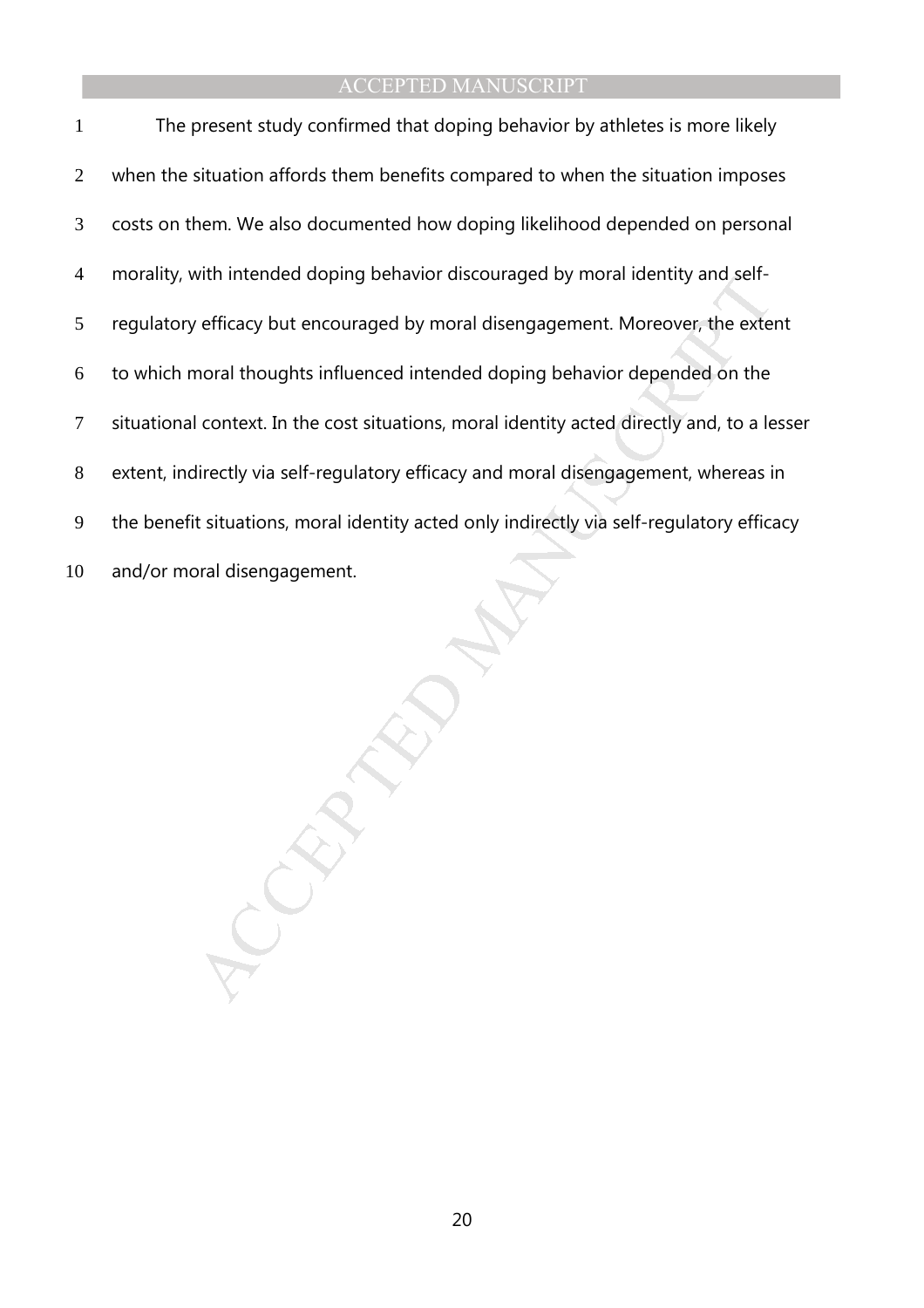| 1              | <b>References</b>                                                                      |
|----------------|----------------------------------------------------------------------------------------|
| $\overline{2}$ | Albouza, Y., d'Arripe-Longueville, F., & Corrion, K. (2017). Role of resistive self-   |
| 3              | regulatory efficacy and moral disengagement in the relationship between                |
| 4              | values and aggressiveness in athletes. International Journal of Behavioral             |
| 5              | Research and Psychology, 5, 209-217.                                                   |
| 6              | Aquino, K., Freeman, D., Reed, A., Lim, V. K. G., & Felps, W. (2009). Testing a social |
| 7              | cognitive model of moral behavior: The interaction of situational factors and          |
| 8              | moral identity centrality. Journal of Personality and Social Psychology, 97, 123-      |
| 9              | 141.                                                                                   |
| 10             | Aquino, K., & Reed, A. (2002). The self-importance of moral identity. Journal of       |
| 11             | Personality and Social Psychology, 83, 1423-1440.                                      |
| 12             | Bandura, A. (1997). Self-efficacy: The exercise of control. New York: Freeman.         |
| 13             | Bandura, A. (1989). Human agency in social cognitive theory. American Psychologist,    |
| 14             | 44, 1175-1184.                                                                         |
| 15             | Bandura, A. (1991). Social cognitive theory of moral thought and action. In W.M.       |
| 16             | Kurtines & J.L. Gewirtz (Eds.), Handbook of moral behavior and development:            |
| 17             | Theory, research, and applications (Vol. 1, pp. 71-129). Hillsdale, NJ: Lawrence       |
| 18             | Erlbaum Associates.                                                                    |
| 19             | Bandura, A. (2001). Social cognitive theory: An agentic perspective. Annual Review of  |
| 20             | Psychology, 52, 1-26.                                                                  |
| 21             | Bandura, A. (2002). Selective moral disengagement in the exercise of moral agency.     |
| 22             | Journal of Moral Education, 31, 101-119.                                               |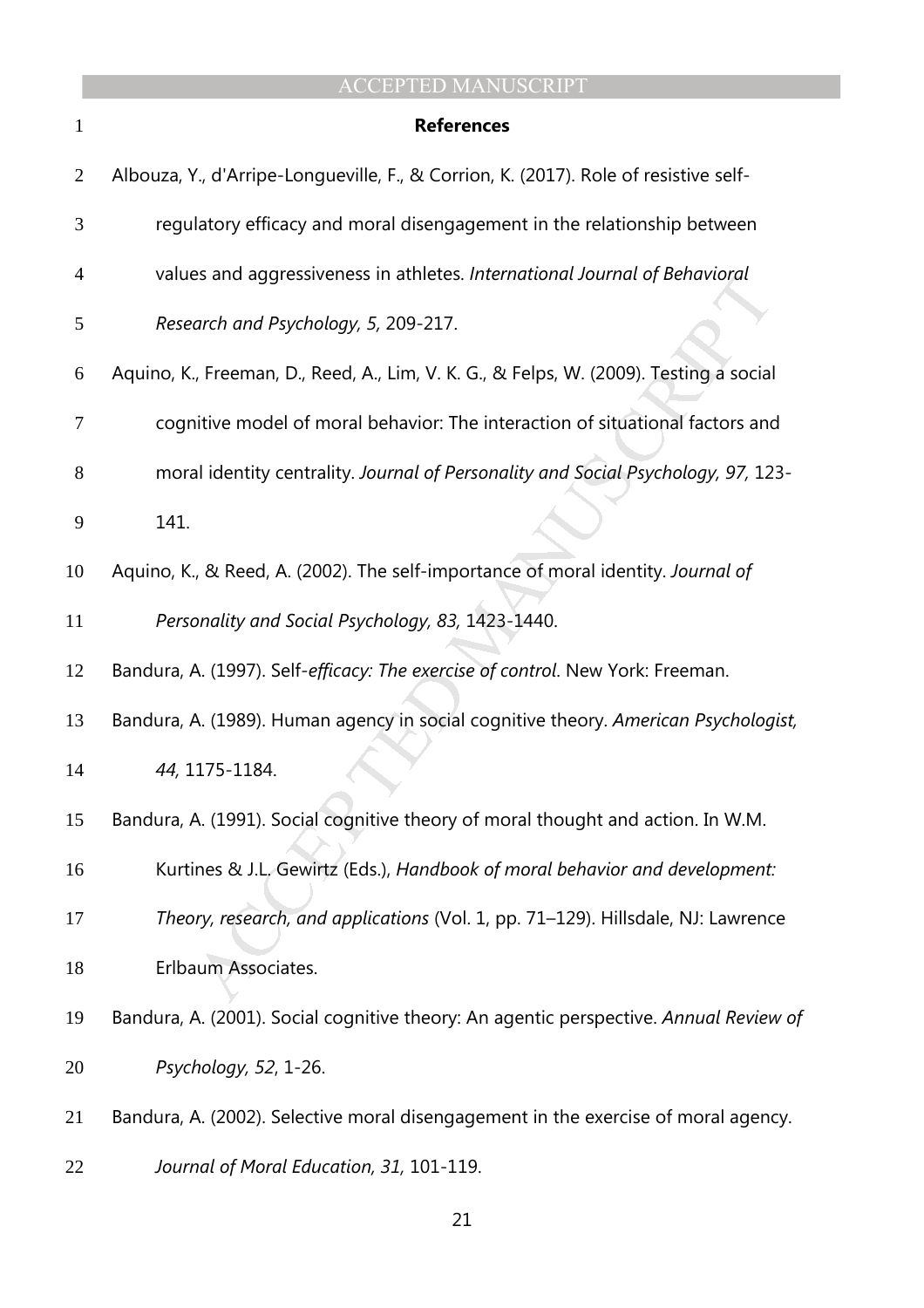| $\mathbf{1}$   | Bandura, A. (2016). Moral disengagement: How people do harm and live with                  |
|----------------|--------------------------------------------------------------------------------------------|
| $\overline{2}$ | themselves. New York: Worth.                                                               |
| 3              | Bandura, A. (2018). Toward a psychology of human agency: Pathways and reflections.         |
| $\overline{4}$ | Perspectives on Psychological Science, 13, 130-136.                                        |
| 5              | Bandura, A., Caprara, G. V., Barbaranelli, C., Pastorelli, C., & Regalia, C. (2001).       |
| 6              | Sociocognitive self-regulatory mechanisms governing transgressive behavior.                |
| 7              | Journal of Personality and Social Psychology, 80, 125-135.                                 |
| $8\,$          | Barkoukis, V., Lazuras, L., Tsorbatzoudis, H., Rodafinos, A. (2013). Motivational and      |
| 9              | social cognitive predictors of doping intentions in elite sports: An integrated            |
| 10             | approach. Scandinavian Journal of Medicine and Science in Sports, 5, e330-e340.            |
| 11             | Blasi, A. (1984). Moral identity: Its role in moral functioning. In G. G. Naom & T. E.     |
| 12             | Wren (Eds.), The moral self (pp. 99-122). Cambridge, MA: MIT Press.                        |
| 13             | Boardley, I.D., Smith, A.L., Mills, J.P., Grix, J., & Wynne, C. (2017). Empathic and self- |
| 14             | regulatory processes governing doping behavior. Frontiers in Psychology, 8.                |
| 15             | Cohen, J. (1992). A power primer. Psychological Bulletin, 112, 155-159.                    |
| 16             | Corrion, K., Scoffier-Mériaux, S., & d'Arripe-Longueville, F. (2017). Self-regulatory      |
| 17             | mechanisms of doping intentions in elite athletes: The role of self-determined             |
| 18             | motivation in sport. Journal of Sports Medicine and Doping Studies, 7, 1-8.                |
| 19             | Donovan, R.J., Egger, G., Kapernick, V., & Mendoza, J. (2002). A conceptual framework      |
| 20             | for achieving performance enhancing drug compliance in sport. Sports                       |
| 21             | Medicine, 32, 269-284.                                                                     |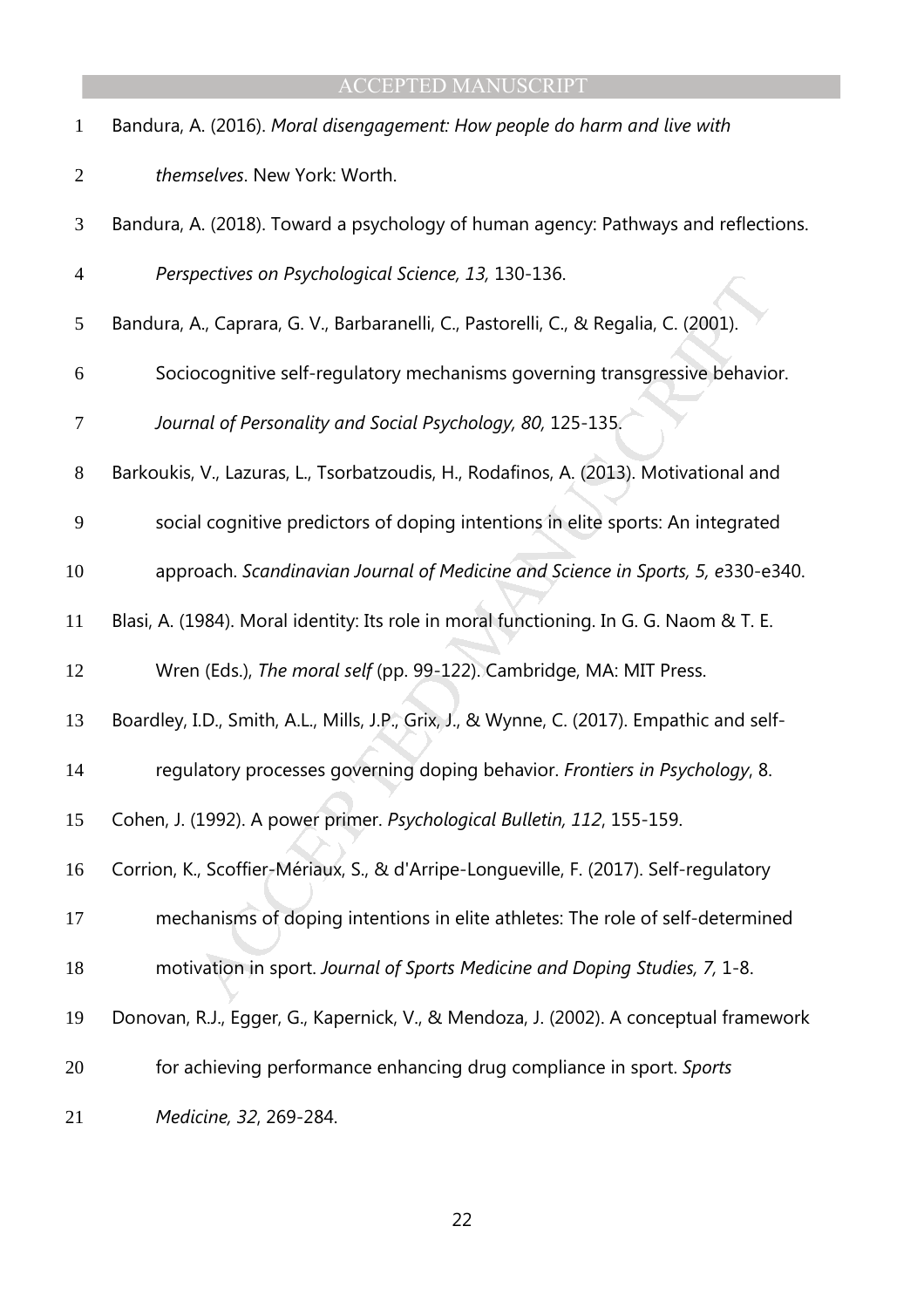| $\mathbf{1}$   | Engelberg, T., Moston, S., & Skinner, J. (2015). The final frontier of anti-doping: a    |
|----------------|------------------------------------------------------------------------------------------|
| $\overline{2}$ | study of athletes who have committed doping violations. Sport Management                 |
| 3              | Review, 18, 268-279.                                                                     |
| 4              | Erickson, K., McKenna, J., & Backhouse, S.H. (2015). A qualitative analysis of the       |
| 5              | factors that protect athletes against doping in sport. Psychology of Sport and           |
| 6              | Exercise 16, 149-155.                                                                    |
| $\tau$         | Festinger, L. (1957). A theory of cognitive dissonance. Palo Alto, CA: Stanford          |
| $8\,$          | University Press.                                                                        |
| 9              | Hayes, A.F. (2017). Introduction to mediation, moderation, and conditional process       |
| 10             | analysis: A regression-based approach. Second Edition. New York: Guilford Press.         |
| 11             | Hardy, S.A., & Carlo, G. (2011). Moral identity: What is it, how does it develop, and is |
| 12             | it linked to moral action? Child Development Perspectives, 5, 212-218.                   |
| 13             | Hertz, S.G., & Krettenauer, T. (2016). Does moral identity effectively predict moral     |
| 14             | behavior? A meta-analysis. Review of General Psychology, 20, 129-140.                    |
| 15             | Huybers, T., & Mazanov, J. (2012). What would Kim do? A choice study of projected        |
| 16             | athlete doping considerations. Journal of Sport Management, 26, 322-334.                 |
| 17             | Kavussanu, M. (2016). Moral disengagement and doping. In: V. Barkoukis, L. Lazuras,      |
| 18             | & H. Tsorbatzoudis (Eds), The psychology of doping in sport (pp. 151-164). New           |
| 19             | York: Routledge.                                                                         |
| 20             | Kavussanu, M. (2017). Doping in soccer: A moral psychology perspective. In J.            |
| 21             | Bangsbo, P. Krustrup, P. Hansen, L. Ottesen, G. Pfister, & A.M. Elbe (Eds) Science       |
| 22             | & Football VIII. Routledge.                                                              |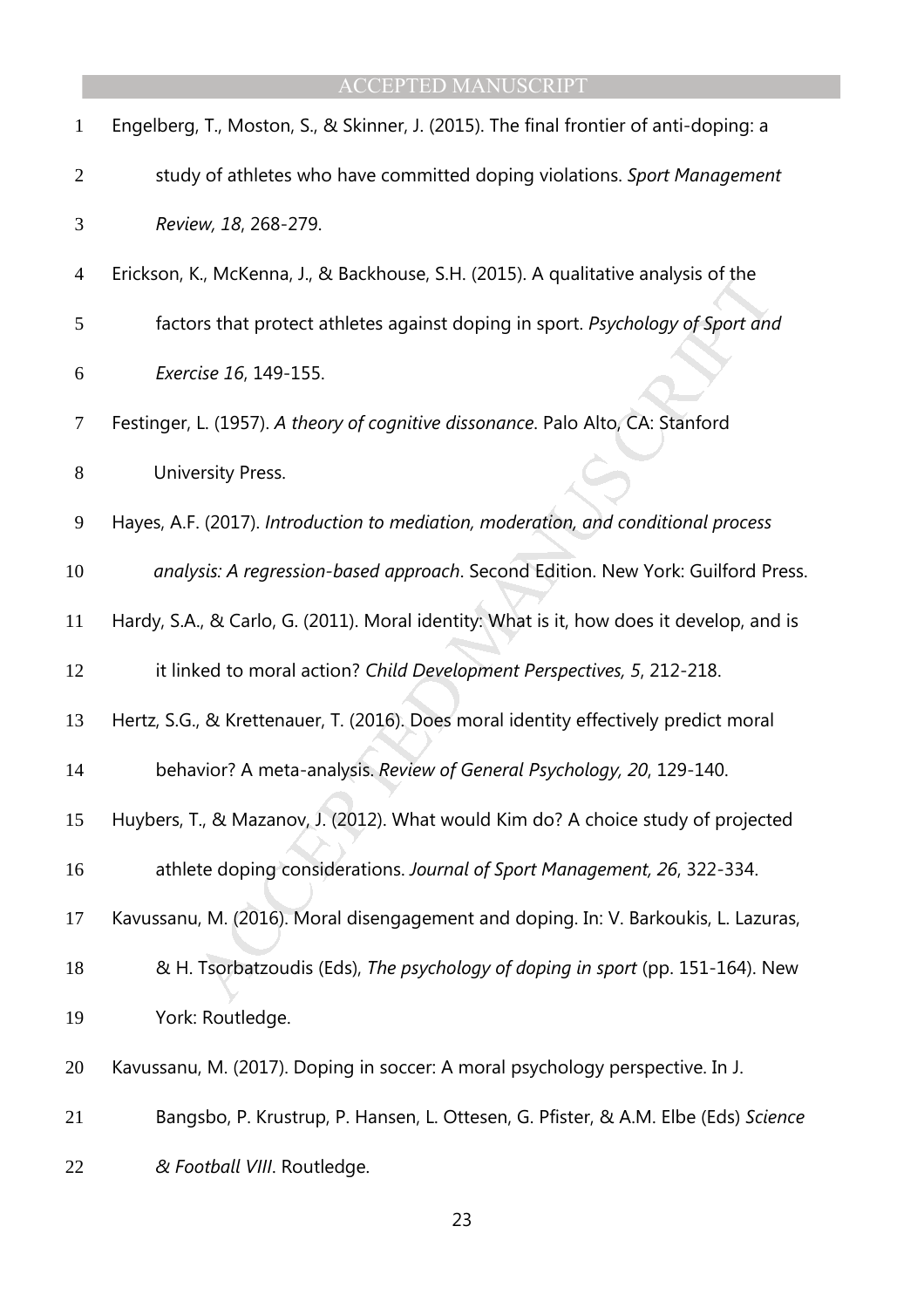| $\mathbf{1}$   | Kavussanu, M., Hatzigeorgiadis, A., Elbe, A.M., & Ring, C. (2016). The moral            |
|----------------|-----------------------------------------------------------------------------------------|
| $\overline{2}$ | disengagement in doping scale. Psychology of Sport & Exercise, 24, 188-198.             |
| 3              | Kavussanu, M., & Ring, C. (2017). Moral identity predicts doping likelihood via moral   |
| $\overline{4}$ | disengagement and anticipated guilt. Journal of Sport & Exercise Psychology, 39,        |
| 5              | 293-301.                                                                                |
| 6              | Kirby, K., Moran, A., & Guerin, S. (2011). A qualitative analysis of the experiences of |
| 7              | elite athletes who have admitted to doping for performance enhancement.                 |
| $8\,$          | International Journal of Sport Policy and Politics, 3, 205-224.                         |
| 9              | Lazuras, L., Barkoukis, V., Rodafinos, A., & Tsorbatzoudis, H. (2010). Predictors of    |
| 10             | doping intentions in elite-level athletes: A social cognition approach. Journal of      |
| 11             | Sport & Exercise Psychology, 32, 694-710.                                               |
| 12             | Lazuras, L., Barkoukis, V., & Tsorbatzoudis, H. (2015). Toward an integrative model of  |
| 13             | doping use: An empirical study with adolescent athletes. Journal of Sport &             |
| 14             | Exercise Psychology, 37, 37-50.                                                         |
| 15             | Lucidi, F., Grano, C., Leone, L., Lombardo, C., & Pesce, C. (2004). Determinants of the |
| 16             | intention to use doping substances: An empirical contribution in a sample of            |
| 17             | Italian adolescents. International Journal of Sport Psychology, 35, 133-148.            |
| 18             | Lucidi, F., Zelli, A., & Mallia, L. (2013). The contribution of moral disengagement to  |
| 19             | adolescents' use of doping substances. International Journal of Sport                   |
| 20             | Psychology, 44, 331-350.                                                                |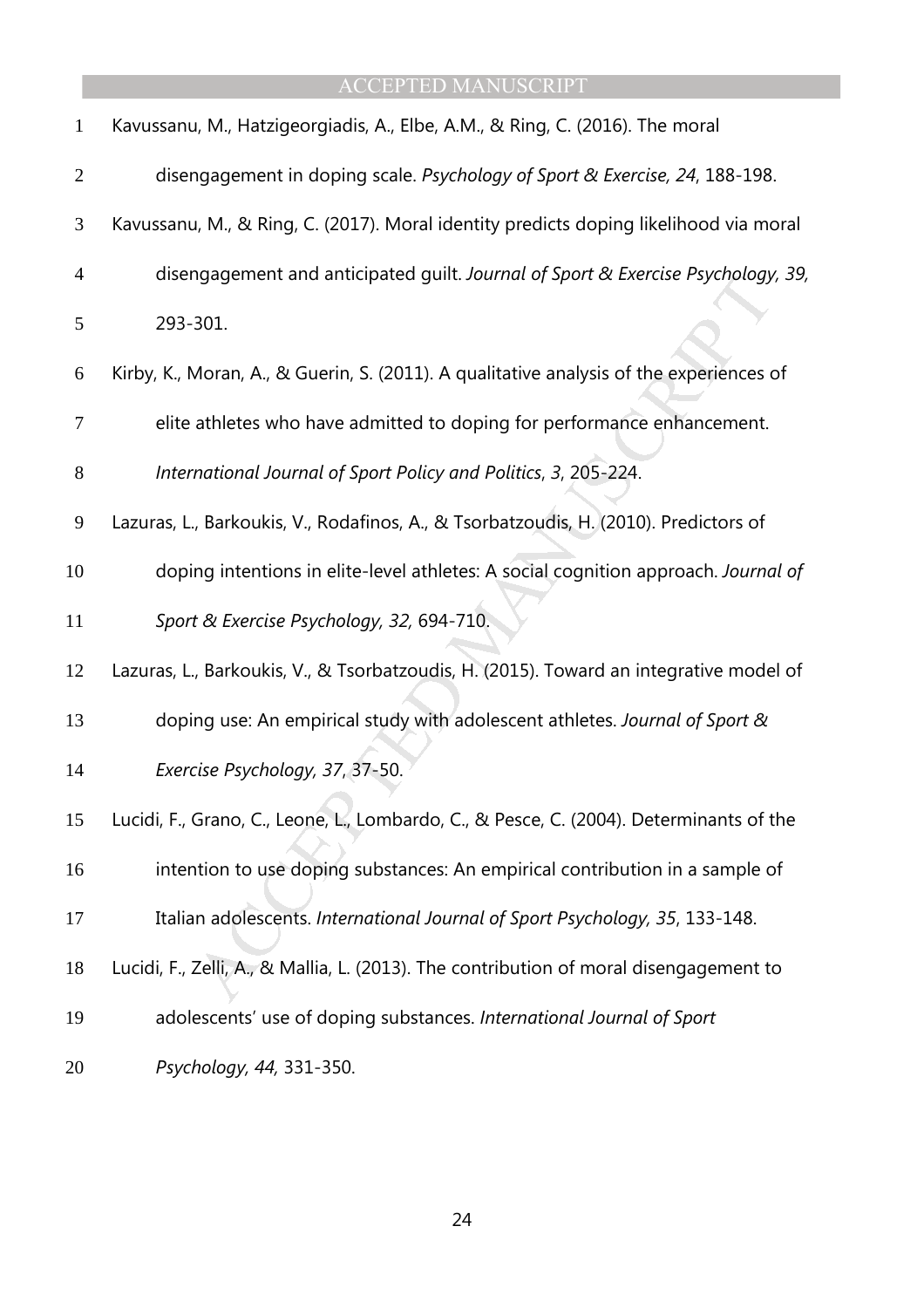| $\mathbf{1}$   | Lucidi, F., Zelli, A., Mallia, L., Grano, C., Russo, P.M., & Violani, C. (2008). The social  |
|----------------|----------------------------------------------------------------------------------------------|
| $\overline{2}$ | cognitive mechanisms regulating adolescents' use of doping substances.                       |
| 3              | Journal of Sports Sciences, 26, 447-456.                                                     |
| $\overline{4}$ | Mallia, L., Lazuras, L., Barkoukis, V., Brand, R., Baumgarten, F., Tsorbatzoudis, H., Zelli, |
| 5              | A, & Lucidi, F. (2016). Doping use in sport teams: The development and                       |
| 6              | validation of measures of team-based efficacy beliefs and moral disengagement                |
| 7              | from a cross-national perspective. Psychology of Sport & Exercise, 25, 78-88.                |
| $8\phantom{1}$ | Marschall, D. E., Saftner, J., & Tangney, J. P. (1994). The state shame and guilt scale.     |
| 9              | Fairfax, VA: George Mason University.                                                        |
| 10             | Mazanov, J., & Huybers, T. (2010). An empirical model of athlete decisions to use            |
| 11             | performance enhancing drugs: Qualitative evidence. Qualitative Research in                   |
| 12             | Sport and Exercise, 2, 385-402.                                                              |
| 13             | Ntoumanis, N., Ng, J.Y.Y, Barkoukis, V., & Backhouse, S. (2014). Personal and                |
| 14             | psychosocial predictors of doping use in physical activity settings: A meta-                 |
| 15             | analysis. Sports Medicine, 44, 1603-1624.                                                    |
| 16             | Petroczi, A. (2016). Indirect measures in doping behavior research. In: V. Barkoukis, L.     |
| 17             | Lazuras, & H. Tsorbatzoudis (Eds), The psychology of doping in sport (pp. 93-                |
| 18             | 110). New York: Routledge.                                                                   |
| 19             | Petroczi, A., Naughton, D.P., Nepusz, T, Backhouse, S., & Mazanov, J. (2008). Comfort        |
| 20             | in big numbers: False consensus in hypothetical performance enhancing                        |
| 21             | situations. Journal of Occupational Medicine and Toxicology, 3, 19.                          |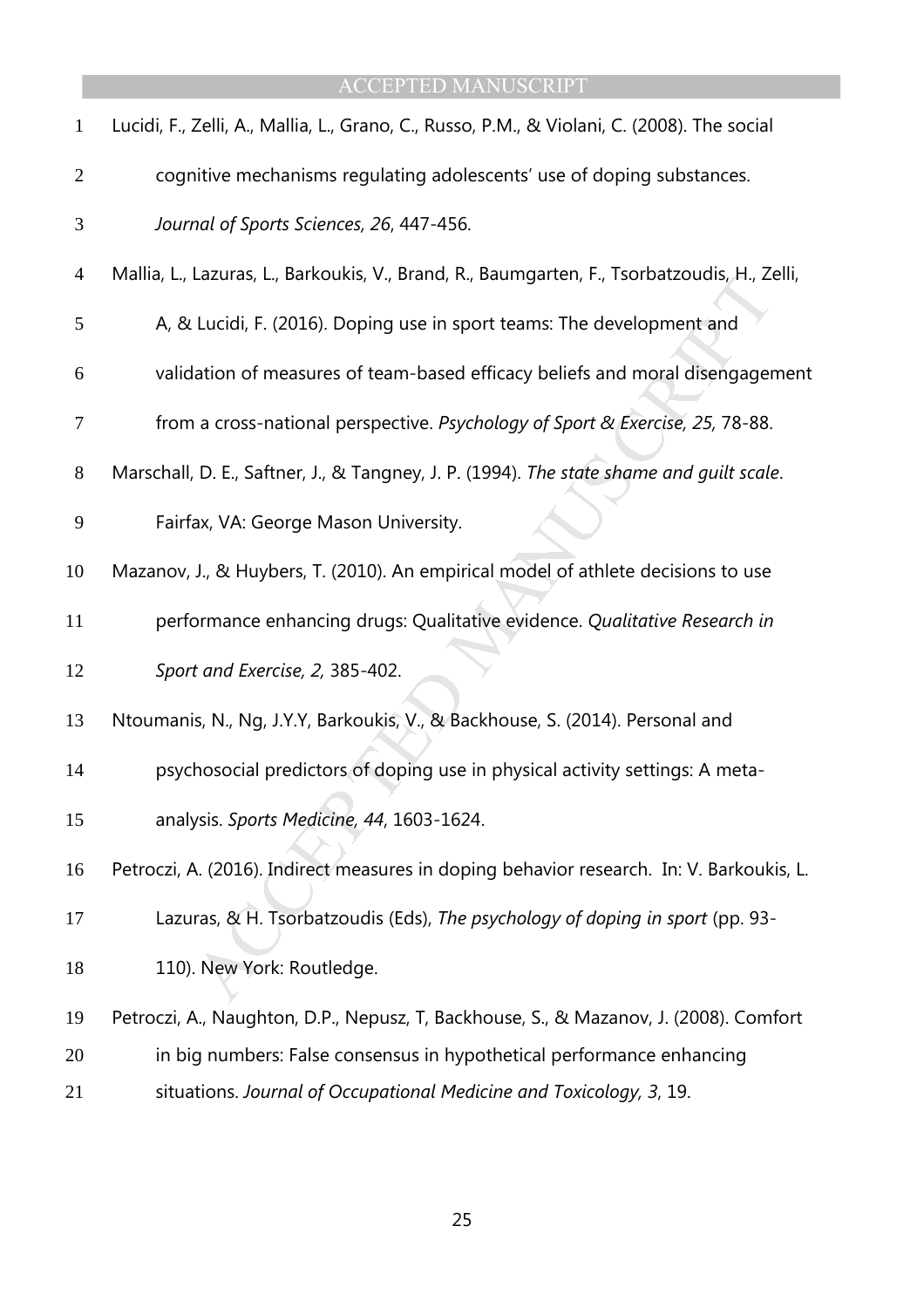| <b>ACCEPTED MANUSCRIPT</b> |  |  |  |  |  |  |  |  |
|----------------------------|--|--|--|--|--|--|--|--|
|                            |  |  |  |  |  |  |  |  |

| $\mathbf{1}$   | Preacher, K. J., & Kelley, K. (2011). Effect size measures for mediation models:          |
|----------------|-------------------------------------------------------------------------------------------|
| $\overline{2}$ | Quantitative strategies for communicating indirect effects. Psychological                 |
| 3              | Methods, 16, 93-115.                                                                      |
| $\overline{4}$ | Ring, C., & Hurst, P. (2019). The effects of moral disengagement mechanisms on            |
| 5              | doping likelihood are mediated by guilt and moderated by moral traits.                    |
| 6              | Psychology of Sport & Exercise, 40 33-41.                                                 |
| 7              | Ring, C., & Kavussanu, M. (2018a). The role of self-regulatory efficacy, moral            |
| 8              | disengagement, and guilt on doping likelihood: A social cognitive theory                  |
| 9              | perspective. Journal of Sports Sciences, 36, 578-584.                                     |
| 10             | Ring, C., & Kavussanu, M. (2018b). Ego involvement increases doping likelihood.           |
| 11             | Journal of Sports Sciences, 36, 1757-1762.                                                |
| 12             | Ring, C., Kavussanu, M., Simms, M., & Mazanov, J. (2018). Effects of situational costs    |
| 13             | and benefits on projected doping likelihood. Psychology of Sport & Exercise, 34,          |
| 14             | 88-94.                                                                                    |
| 15             | Steiger, J.H. (1980). Tests for comparing elements of a correlation matrix.               |
| 16             | Psychological Bulletin, 87, 245-251.                                                      |
| 17             | Strelan, P., & Boeckmann, R. J. (2006). Why drug testing in elite sport does not work:    |
| 18             | Perceptual deterrence theory and the role of personal moral beliefs. Journal of           |
| 19             | Applied Social Psychology, 36, 2909-2934.                                                 |
| 20             | Tabachnick, B.G., & Fidell, L.S. (2007). Using multivariate statistics. Boston, MA: Allyn |
| 21             | & Bacon.                                                                                  |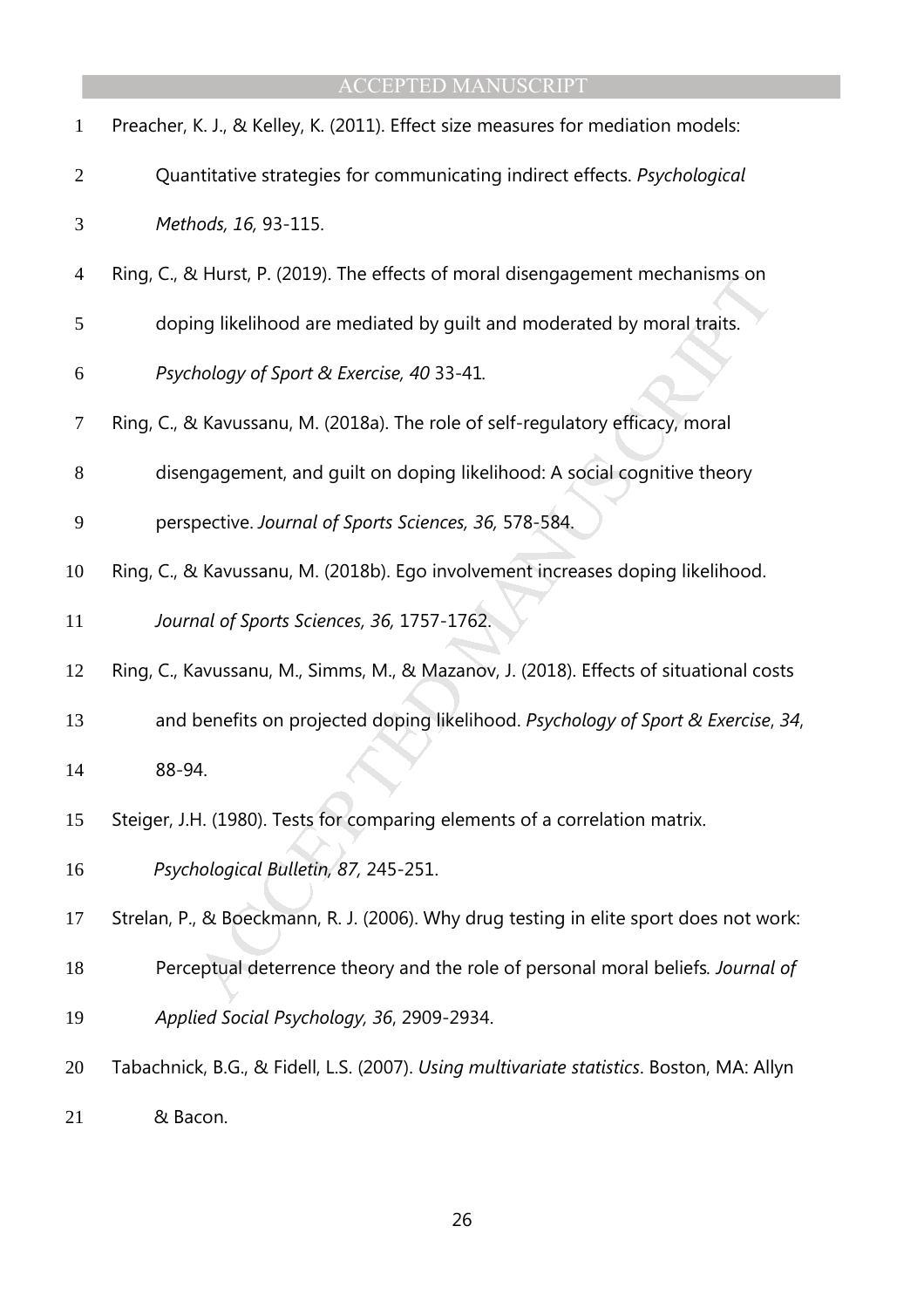| $\mathbf{1}$   | Teng, Z., Nie, Q., Pan, Y., Liu, Y., & Guo, C. (2017). A cross-lagged model of the            |
|----------------|-----------------------------------------------------------------------------------------------|
| $\overline{2}$ | relationship between violent video game exposure and moral disengagement in                   |
| 3              | middle school and high school students. Children and Youth Services Review, 81,               |
| $\overline{4}$ | 117-123.                                                                                      |
| 5              | Uvascek, M., Nepusz, T., Mazanov, J., Naughton, D., Ranky, M., & Petroczi, A. (2011).         |
| 6              | Self-admitted behaviour and perceived use of performance enhancing versus                     |
| 7              | psychoactive drugs among competitive athletes. Scandinavian Journal of                        |
| 8              | Medicine & Science in Sports, 21, 224-234.                                                    |
| 9              | WADA. (2015). World anti-doping code. Montreal: WADA. Retrieved from                          |
| 10             | http://www.wada-ama.org/                                                                      |
| 11             | Zelli, A., Mallia, L., & Lucidi, F. (2010). The contribution of interpersonal appraisals to a |
| 12             | social-cognitive analysis of adolescents' doping use. Psychology of Sport and                 |
| 13             | Exercise, 11, 304-311.                                                                        |
| 14             | Zelli, A., Mallia, L., & Lucidi, F. (2016). The possible contribution of interpersonal        |
| 15             | appraisals to social-cognitive accounts of doping use. In: V. Barkoukis, L.                   |
| 16             | Lazuras, & H. Tsorbatzoudis (Eds), The psychology of doping in sport (pp. 151-                |
| 17             | 164). New York: Routledge.                                                                    |
| 18             |                                                                                               |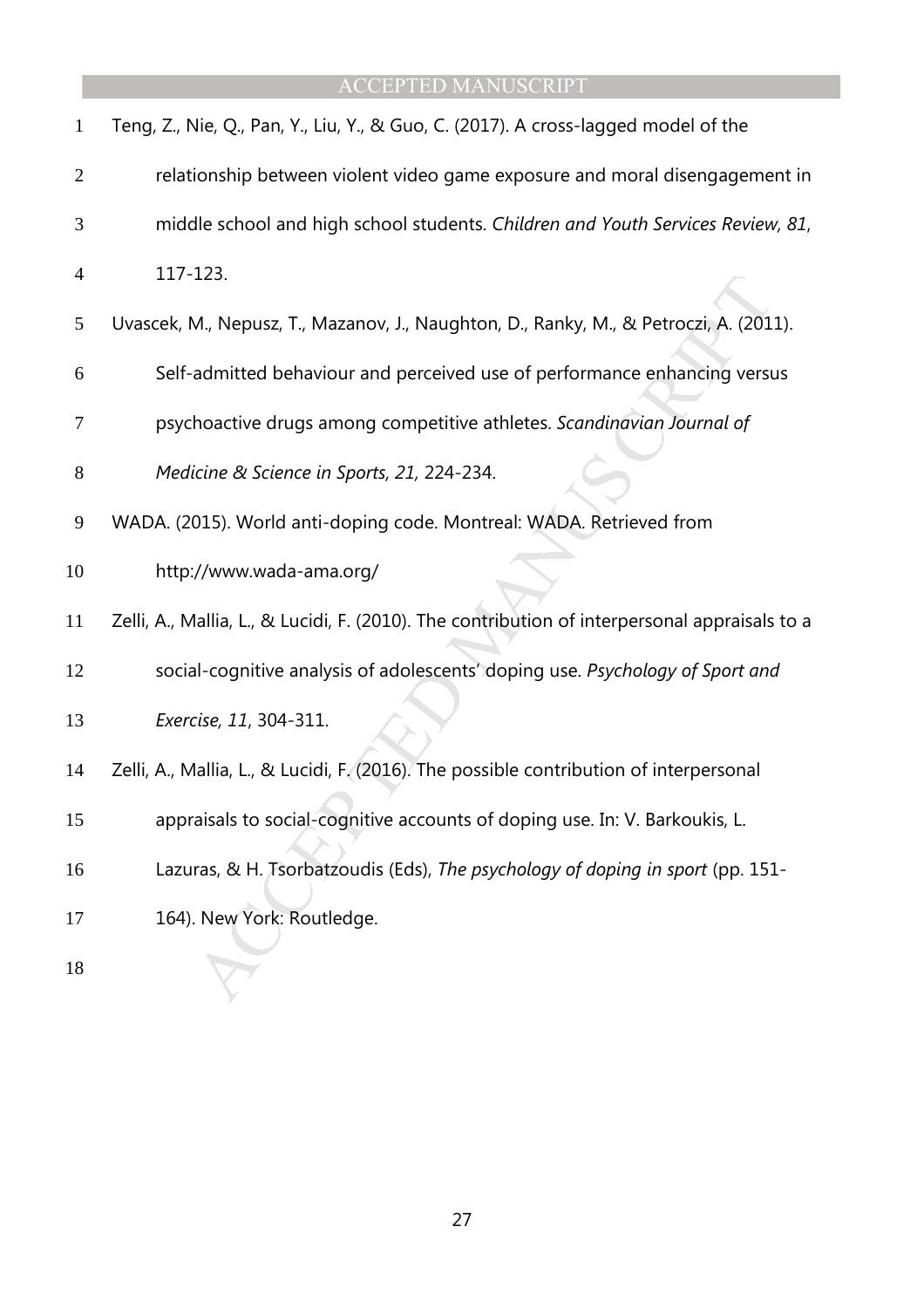# Table 1

# *Likelihood of doping in each benefit and cost situation*

| Situation                                                       | М                 | 95% CI     |
|-----------------------------------------------------------------|-------------------|------------|
| <b>Benefits</b>                                                 |                   |            |
| Financial gain of £75,000                                       | 2.64              | 2.44, 2.84 |
| Help overcome an injury on day of event                         | 2.32              | 2.15, 2.50 |
| Accelerated career advancement                                  | 2.32              | 2.14, 2.50 |
| No negative health side effects                                 | 2.27              | 2.07, 2.47 |
| Encouraged by a coach or manager                                | 2.03              | 1.87, 2.18 |
| Financial gain of £2,500                                        | 1.92 <sub>1</sub> | 1.77, 2.07 |
| Encouraged by a sports administrator                            | 1.85              | 1.69, 2.00 |
| Low chance of detection on the day of the event                 | 1.84              | 1.69, 1.99 |
| Low chance of detection in future from tests on stored samples  | 1.81              | 1.66, 1.96 |
| Help overcome bad form and stay at current competition level    | 1.80              | 1.65, 1.94 |
| Encouraged by a senior athlete or team/club mate                | 1.79              | 1.65, 1.93 |
| No fine if prosecuted                                           | 1.74              | 1.60, 1.87 |
| Low chance of being banned as a result of a positive drug test  | 1.69              | 1.56, 1.83 |
| Costs                                                           |                   |            |
| No financial gain                                               | 1.43              | 1.31, 1.54 |
| Increased risk of being investigated by a journalist            | 1.30              | 1.19, 1.40 |
| Fine of £2,500                                                  | 1.28              | 1.19, 1.37 |
| Increased risk of minor temporary illness, injury or disease    | 1.28              | 1.18, 1.37 |
| High chance of detection on the day of the event                | 1.22              | 1.14, 1.30 |
| Public humiliation upon detection from the media                | 1.21              | 1.13, 1.30 |
| No career benefit                                               | 1.21              | 1.13, 1.30 |
| No performance benefit                                          | 1.21              | 1.12, 1.29 |
| Increased risk of death                                         | 1.20              | 1.11, 1.29 |
| High chance of detection in future from tests on stored samples | 1.19              | 1.11, 1.26 |
| Increased risk of major long-lasting illness, injury or disease | 1.19              | 1.10, 1.27 |
| High chance of being banned as a result of a positive drug test | 1.18              | 1.11, 1.26 |
| Fine of £75,000                                                 | 1.17              | 1.10, 1.24 |
|                                                                 |                   |            |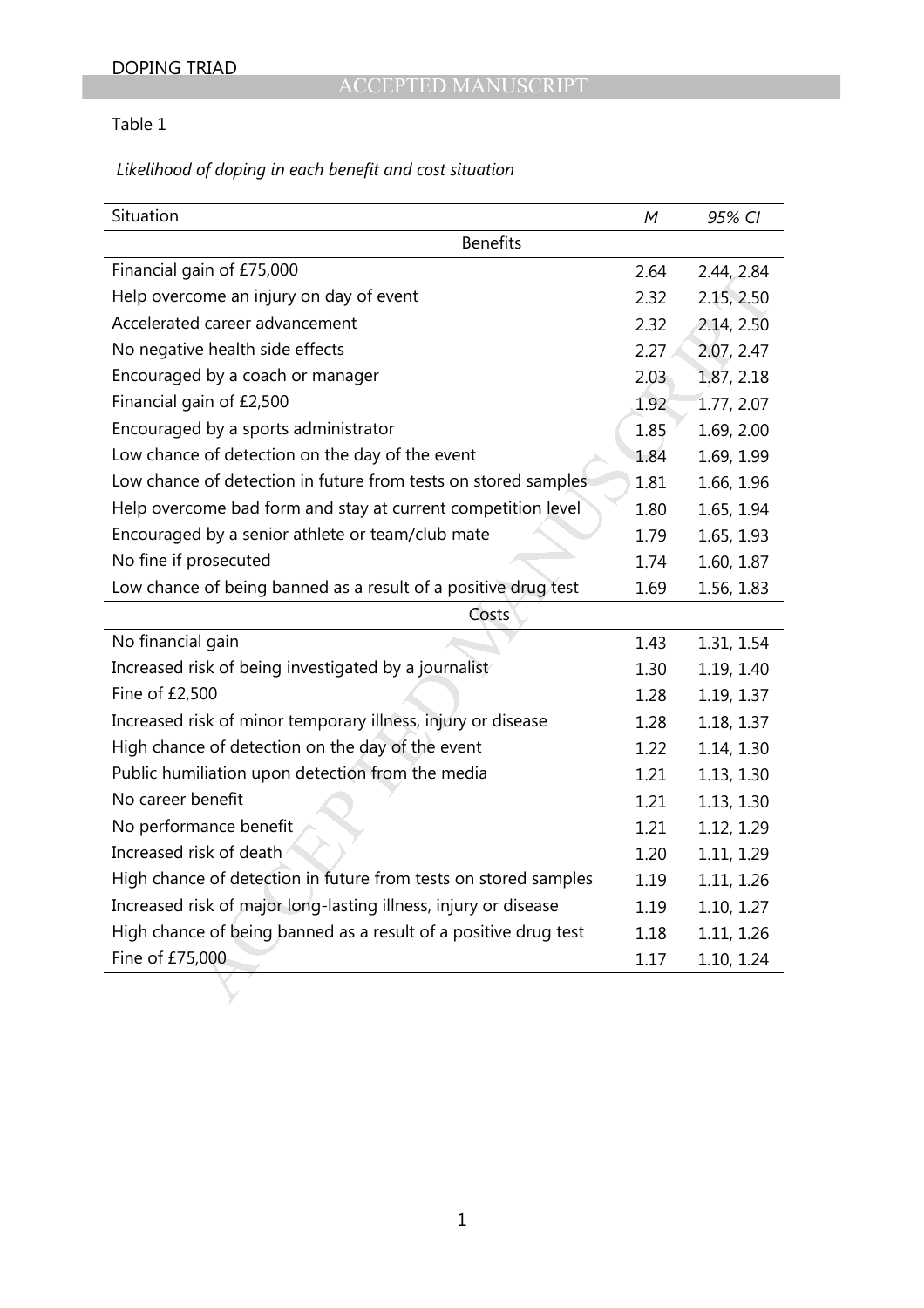# DOPING TRIAD

### Table 2

### *Descriptive statistics, alpha coefficients, and zero-order correlations*

|                                                                           |      |      |          | <b>ACCEPTED MANUSCRIPT</b> |          |         |         |  |
|---------------------------------------------------------------------------|------|------|----------|----------------------------|----------|---------|---------|--|
| <b>DOPING TRIAD</b>                                                       |      |      |          |                            |          |         |         |  |
| Table 2                                                                   |      |      |          |                            |          |         |         |  |
| Descriptive statistics, alpha coefficients, and zero-order correlations   |      |      |          |                            |          |         |         |  |
|                                                                           |      |      |          |                            |          |         |         |  |
| Variable                                                                  | M    | SD   | $\alpha$ | 1.                         | 2.       | 3.      | 4.      |  |
| 1. Moral Identity                                                         | 6.05 | 0.81 | .81      |                            |          |         |         |  |
| 2. Self-Regulatory Efficacy                                               | 5.89 | 1.45 | .96      | .18 $^{\star}$             |          |         |         |  |
| 3. Moral Disengagement                                                    | 1.94 | 0.96 | .85      | $-.24**$                   | $.28**$  |         |         |  |
| 4. Doping Likelihood (Benefits)                                           | 2.00 | 1.08 | .96      | $-.22**$                   | $-41**$  | $.72**$ |         |  |
| 5. Doping Likelihood (Costs)                                              | 1.23 | 0.60 | .97      | $-0.33**$                  | $-.23**$ | $.59**$ | $.60**$ |  |
| <i>Note.</i> Possible range of scores: 1-7. $* p < .01$ , $** p < .001$ . |      |      |          |                            |          |         |         |  |
|                                                                           |      |      |          |                            |          |         |         |  |
|                                                                           |      |      |          |                            |          |         |         |  |
|                                                                           |      |      |          |                            |          |         |         |  |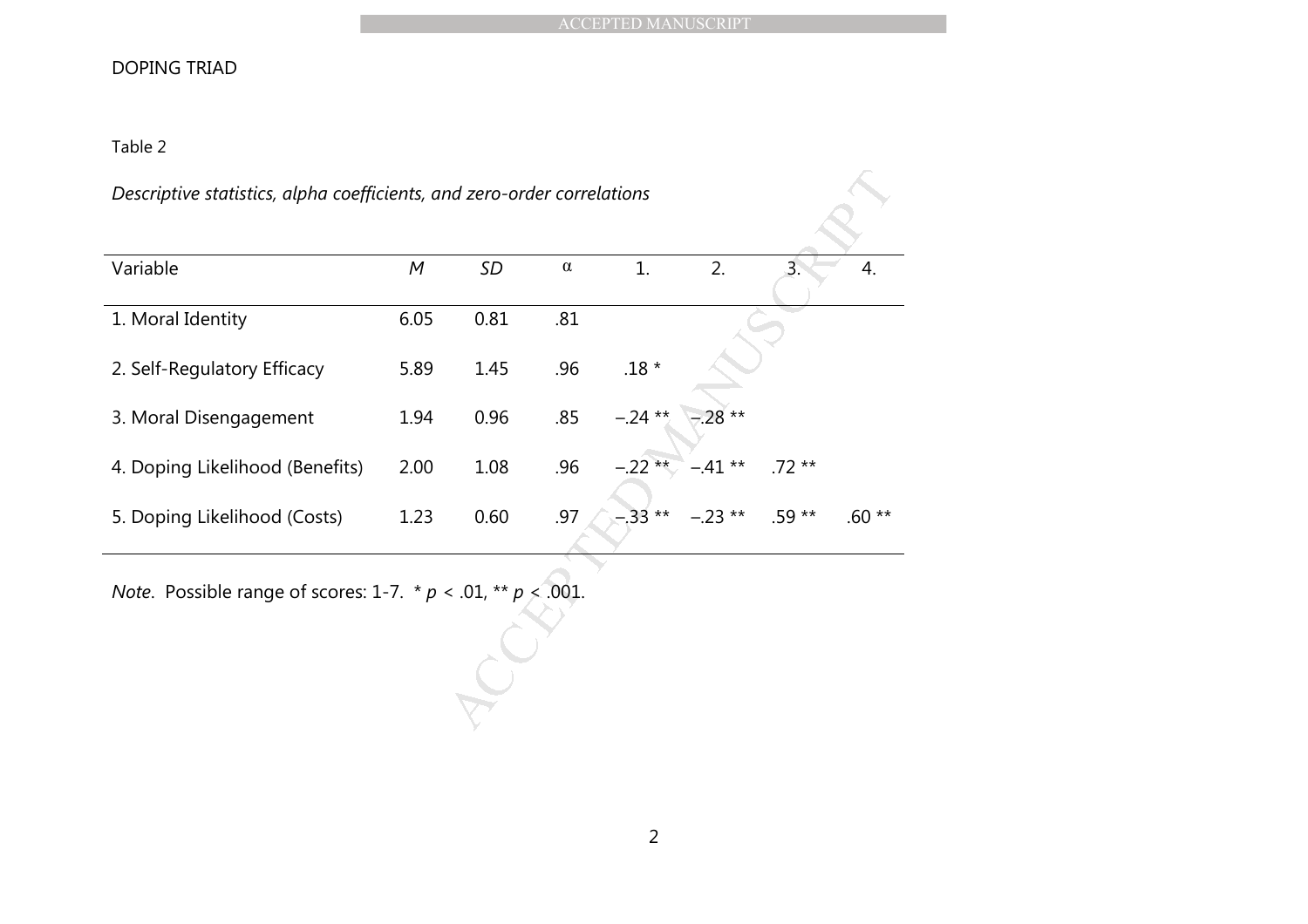Table 3

| Effects                                                                                                                                     | B          | 95% CI                     | CSIE     | 95% CI       |  |  |  |  |
|---------------------------------------------------------------------------------------------------------------------------------------------|------------|----------------------------|----------|--------------|--|--|--|--|
| Direct effects of MI on                                                                                                                     |            |                            |          |              |  |  |  |  |
| <b>SRE</b>                                                                                                                                  | $.32**$    | .11, .54                   |          |              |  |  |  |  |
| <b>MD</b>                                                                                                                                   | $-.23$ *** | $-.37, -.09$               |          |              |  |  |  |  |
| Doping                                                                                                                                      | $-.03$     | $-.14, .08$                |          |              |  |  |  |  |
| Direct effects of SRE on                                                                                                                    |            |                            |          |              |  |  |  |  |
| <b>MD</b>                                                                                                                                   |            | $-.16$ *** $-.24$ , $-.08$ |          |              |  |  |  |  |
| Doping                                                                                                                                      | $-.17***$  | $-.23, -.11$               |          |              |  |  |  |  |
| Direct effects of MD on                                                                                                                     |            |                            |          |              |  |  |  |  |
| Doping                                                                                                                                      | $.73***$   | .63, .82                   |          |              |  |  |  |  |
| Indirect effects of MI on doping                                                                                                            |            |                            |          |              |  |  |  |  |
| <b>SRE</b>                                                                                                                                  | $-.06*$    | $-.11, -02$                | $-.04$ * | $-.09, -.01$ |  |  |  |  |
| <b>MD</b>                                                                                                                                   | $-.17*$    | $-31, -04$                 | $-.13$ * | $-.23, -.03$ |  |  |  |  |
| SRE and MD                                                                                                                                  | $-.04*$    | $-.08, -.01$               | $-.03$ * | $-.06, -.01$ |  |  |  |  |
|                                                                                                                                             |            |                            |          |              |  |  |  |  |
| Notes: MI = moral identity, SRE = self-regulatory efficacy, $MD = moral$<br>disengagement.<br>* $p < .05$ , ** $p < .01$ , *** $p < .001$ . |            |                            |          |              |  |  |  |  |
|                                                                                                                                             |            |                            |          |              |  |  |  |  |

*Direct and indirect effects on self-regulatory efficacy, moral disengagement and doping likelihood in benefit situations*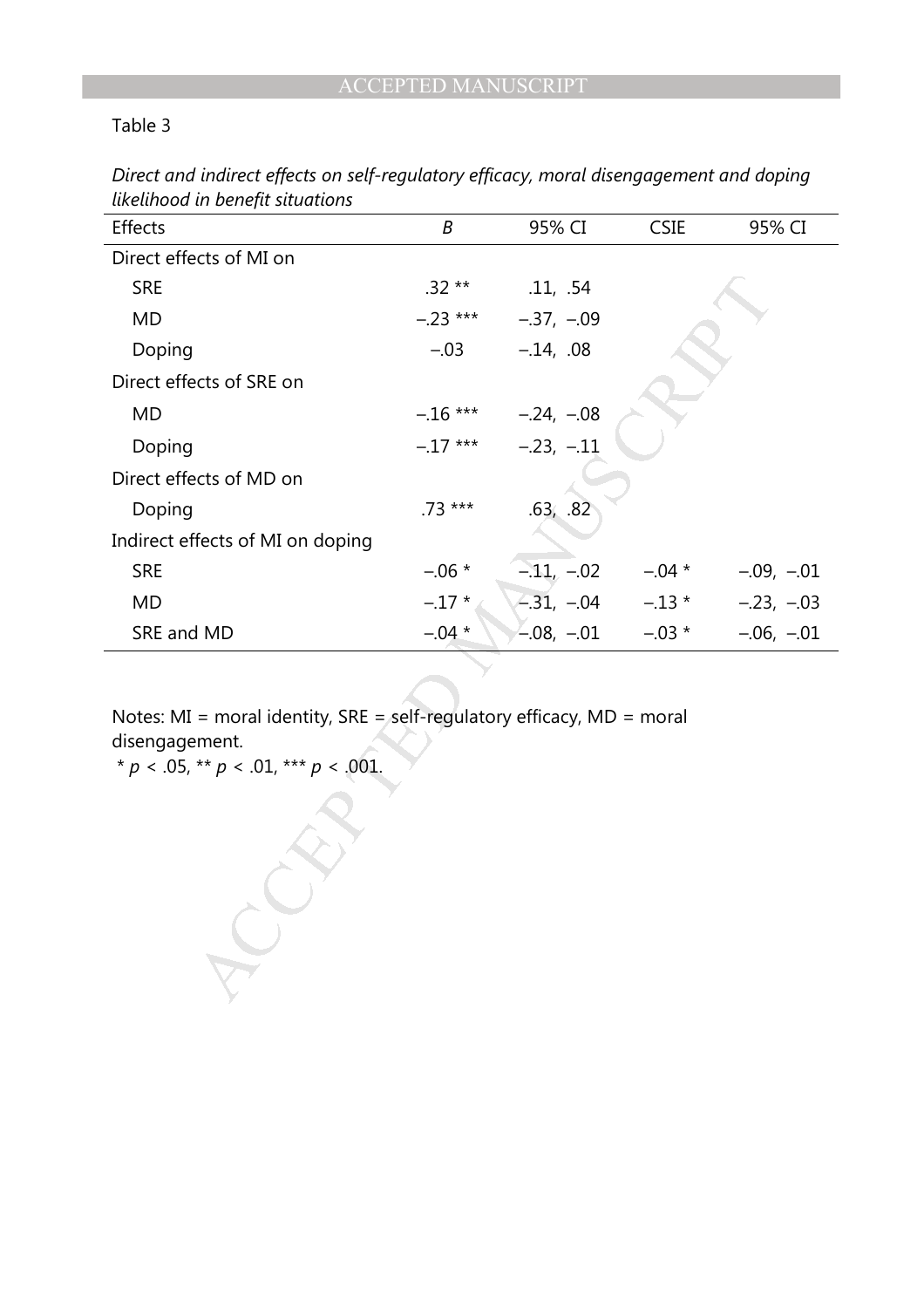Table 4

| Direct effects and indirect effects on self-regulatory efficacy, moral disengagement and |  |
|------------------------------------------------------------------------------------------|--|
| doping likelihood in cost situations                                                     |  |

| Effects                                                                                                                                   | B          | 95% CI                 | <b>CSIE</b> | 95% CI       |  |
|-------------------------------------------------------------------------------------------------------------------------------------------|------------|------------------------|-------------|--------------|--|
| Direct effects of MI on                                                                                                                   |            |                        |             |              |  |
| <b>SRE</b>                                                                                                                                | $.32**$    | .11, .54               |             |              |  |
| <b>MD</b>                                                                                                                                 | $-.23$ *** | $-.37, -.09$           |             |              |  |
| Doping                                                                                                                                    |            | $-.15***$ $-.22, -.07$ |             |              |  |
| Direct effects of SRE on                                                                                                                  |            |                        |             |              |  |
| <b>MD</b>                                                                                                                                 | $-.16$ *** | $-.24, -.08$           |             |              |  |
| Doping                                                                                                                                    | $-.02$     | $-.06, .02$            |             |              |  |
| Direct effects of MD on                                                                                                                   |            |                        |             |              |  |
| Doping                                                                                                                                    | $.33***$   | .27, .40               |             |              |  |
| Indirect effects of MI on doping                                                                                                          |            |                        |             |              |  |
| <b>SRE</b>                                                                                                                                | $-.01$     | $-0.02$ , $0.01$       | $-.01$      | $-.04, .01$  |  |
| <b>MD</b>                                                                                                                                 | $-.08 *$   | $-.17, -.02$ $-.10*$   |             | $-.20, -.03$ |  |
| SRE and MD                                                                                                                                | $-.02*$    | $-0.04, -0.01$         | $-.02 *$    | $-.05, -.01$ |  |
| Notes: MI = moral identity, SRE = self-regulatory efficacy, MD = moral<br>disengagement.<br>* $p < .05$ , ** $p < .01$ , *** $p < .001$ . |            |                        |             |              |  |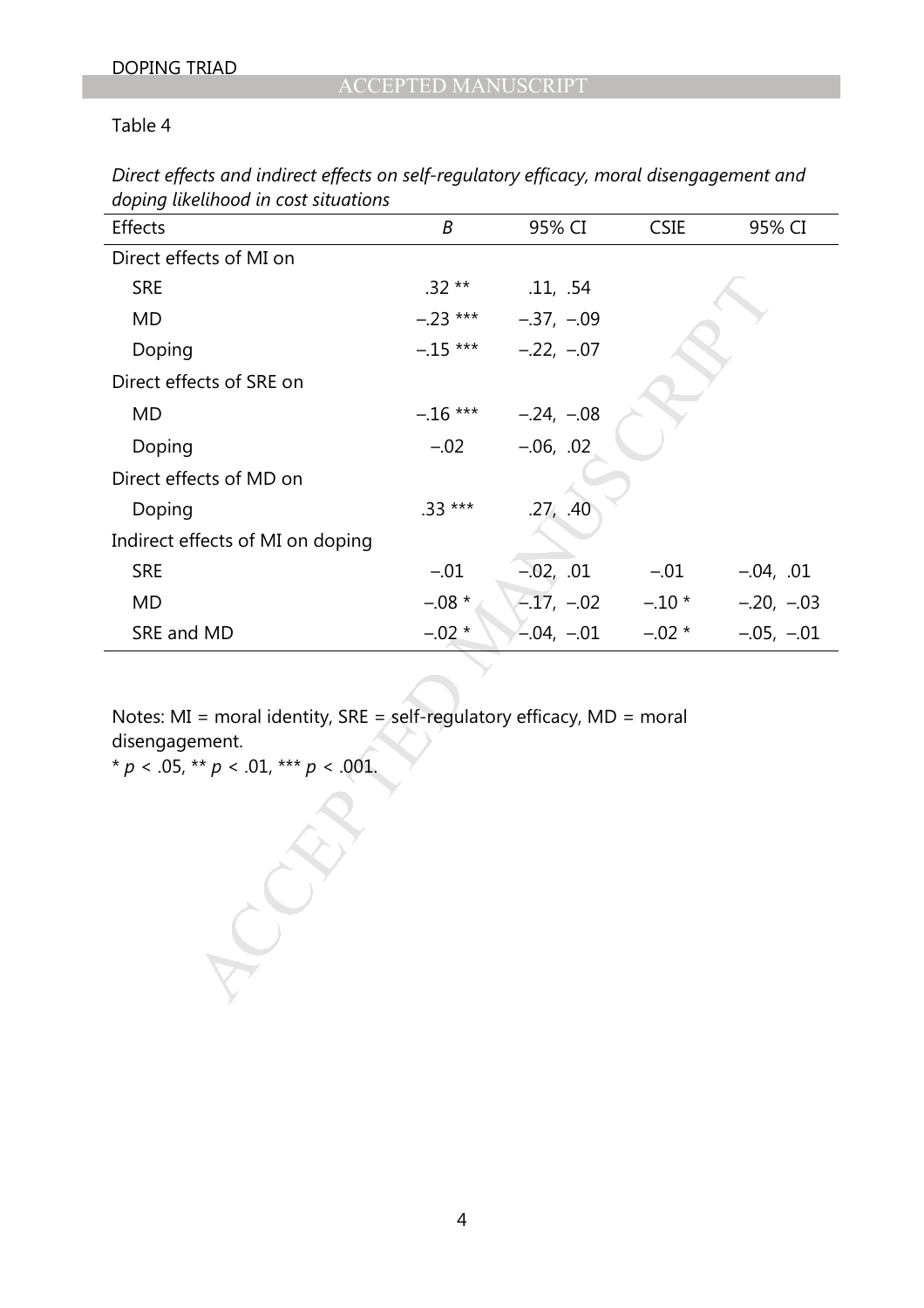Figure 1. Statistical models of the effects of moral identity, self-regulatory efficacy and moral disengagement on doping likelihood in benefit (A) and cost (B) situations. The values are the unstandardized regression coefficients, a solid line depicts a significant relationship, and a dashed line depicts a non-significant relationship. \* *p* < .05, \*\* *p* < .01, \*\*\* *p* < .001